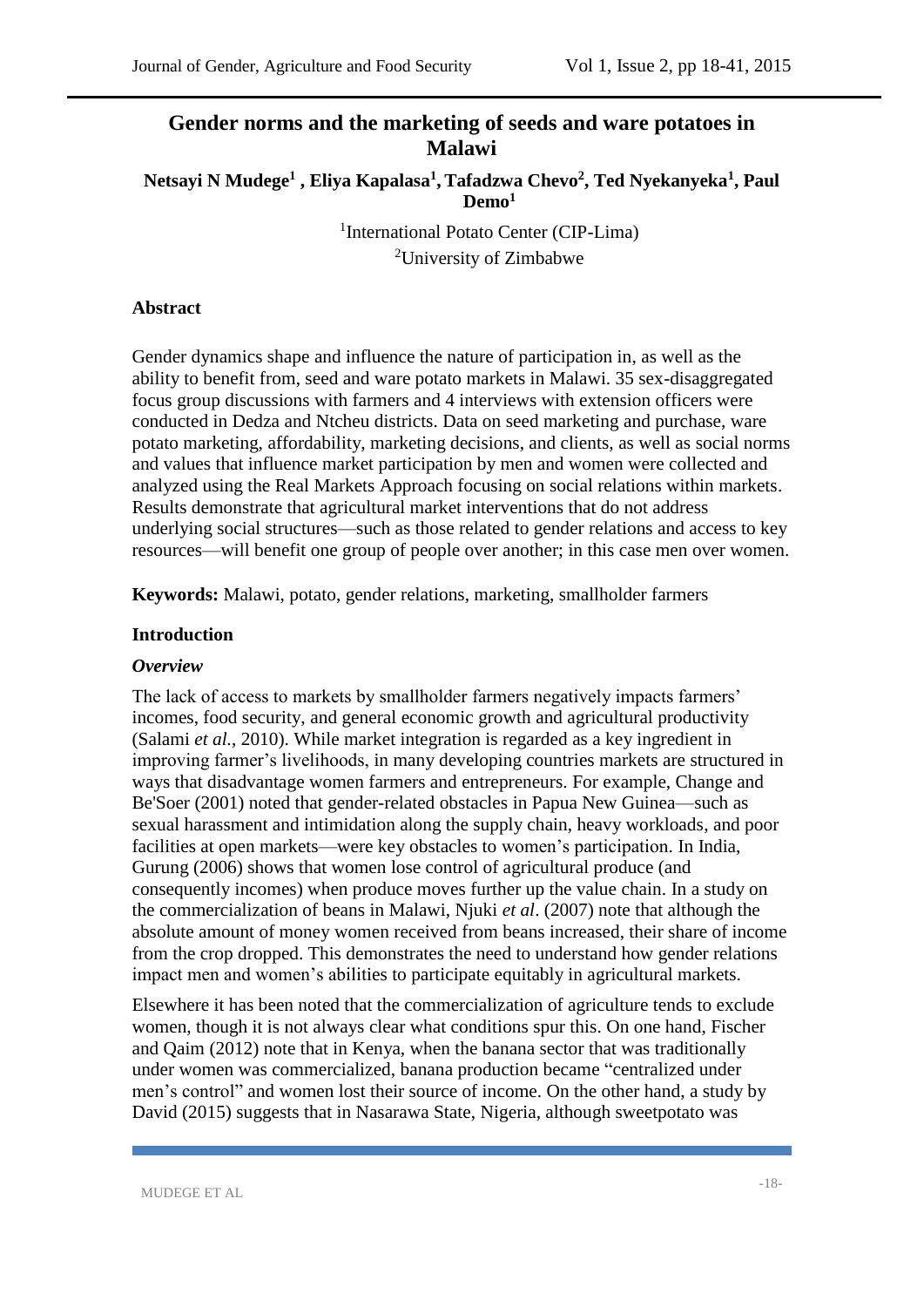traditionally a men's crop, women became more engaged in sweetpotato farming once the crop was commercialized and became profitable.

Informal markets are the main source for the marketing of ware potatoes (i.e. potatoes grown for human consumption or processed for either food or feed) in East and Central Africa (Scott *et al.*, 2013). In Malawi, Minde and Nakhumwa (1998) note that informal trade in agricultural commodities (including potatoes) contributed to 32 percent of total informal exports of agricultural commodities from Malawi to Mozambique. Although most of the produced ware potato is sold through informal channels, potato is a key cash crop in the Ntcheu and Dedza districts of Malawi. For potato seed, the focus is on informal seed markets, since in developing countries the majority of smallholder farmers obtain seed through informal/non-regulated channels (i.e. such as using farmsaved seed or using seed purchased from other farmers/other non-specialized seed growers) (Lutaladio *et al.,* 2009).

It is important to understand how gender influences seed potato and ware potato marketing in order to ensure that development organizations design systems that will benefit both men and women. This paper examines Ntcheu and Dedza's local/informal potato seed and ware potato markets to investigate whether men and women farmers can equitably participate in and benefit from seed and ware potato markets as both purchasers and sellers. In addition, since most farmers sell ware potatoes and are involved in seed markets as both buyers and producers, it is also critical to understand how these markets are linked and products sold and priced.

This paper seeks to answer the following questions: 1) What are the patterns of participation by men and women in potato markets in Ntcheu and Dedza districts? 2) What factors constrain or facilitate women's ability to participate in and benefit from seed potato markets? 3) What factors shape the opportunity structure, benefits, and participation of women in ware potato markets? The paper concludes with a discussion of this study's implications for integrating gender into agriculture-based market interventions. This paper defines "markets" not from the perspective of physical space but to denote the different ways in which people exchange commodities and services for cash or other forms of payment. This definition encompasses, for instance, agricultural products sold at the farm gate and in local i.e. (a central marketplace serving the village or a number of villages), national, and international markets.

#### *Gender, potato production, and marketing in Malawi*

*Solanum tuberosum L*.—referred to as "Irish potato" in Malawi—ranks only after maize and cassava in terms of diet, production, and trade in Malawi (Minot, 2010). As a result of its growing importance as a food and cash crop, between 1999 and 2009 potato production in Malawi increased by 86 percent and yields by 44.3% (FAOSTAT, 2010). Despite this increase, ware potato supply is always lower than demand in Malawi (Demo *et al*., 2007), demonstrating that there is room for growth in potato production and marketing. Yet, any potential growth in agricultural markets may benefit men more than women, since Malawian men have been better able to take advantage of the commercialization of agriculture than women. For instance, it has been found that male headed households in Malawi are more commercialized than female headed households, with male headed households selling more agricultural produce than those headed by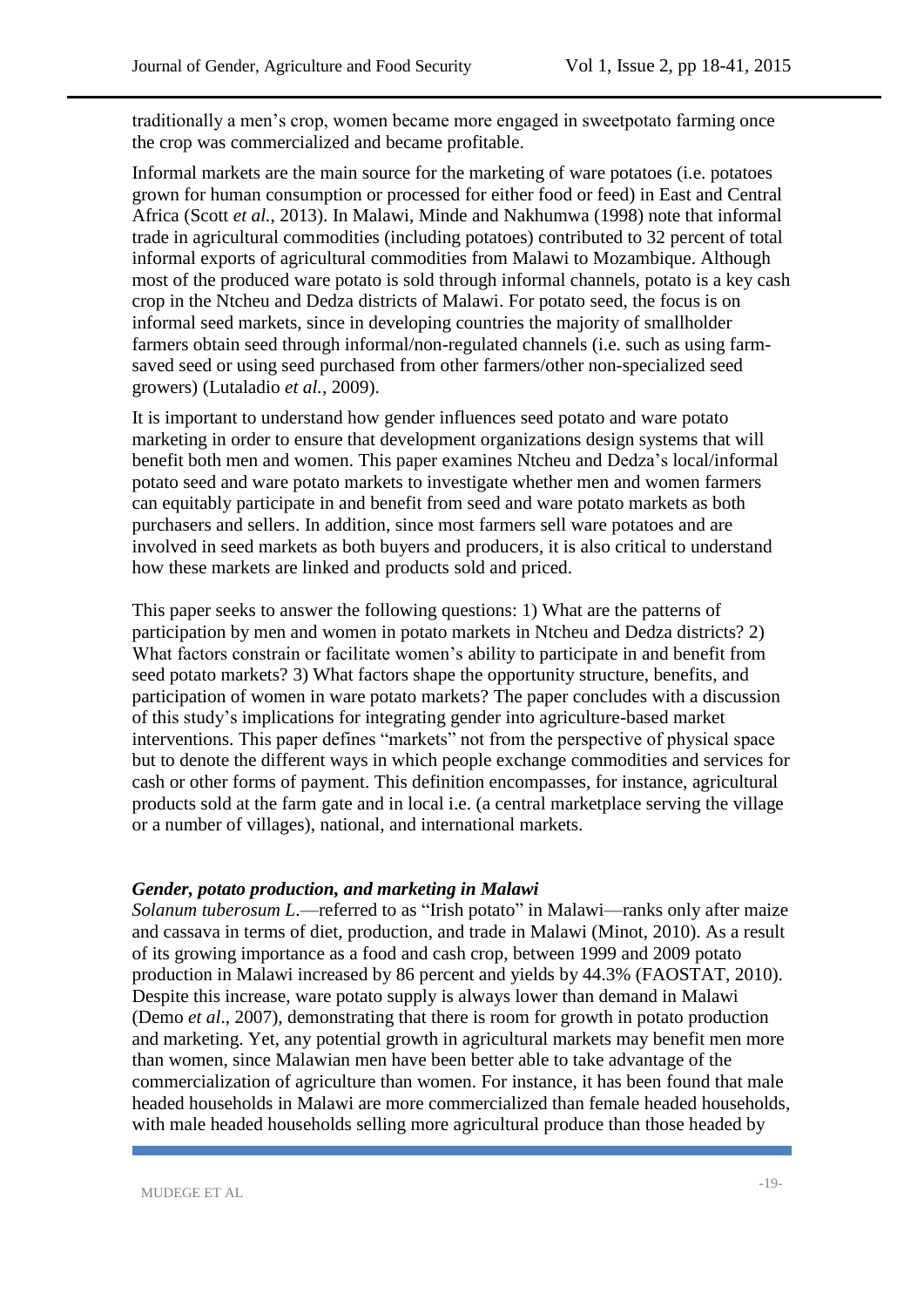women (Kherallah *et al.*, 2001).

Although women regard potatoes as an important crop (Mudege *et al*., 2015), there is still a perception of potatoes being a man's crop. This perception is reinforced by the fact that many women involved in potato farming are engaged as part of households headed by men and there is limited engagement of women headed households in potato farming (62 percent of potato farmers in Dedza are men) (Maganga *et al*., 2012). Female headed households face many obstacles to farming cash crops in Malawi, key among which are a lack of male labor and a lack of the cash needed for cultivation (FAO, 2011) as well as limited access to extension services, training, information, and markets (Mudege *et al*., 2015).

No studies have examined the gender issues that inform seed potato marketing and ware potato marketing in Malawi. Instead, many studies of seed potato markets have focused on viruses and diseases among potatoes sold in informal rural markets (Gildemacher *et al.*, 2009); or they have focused on cereals (Guei, et al., 2011); or they have focused on bottlenecks, such as limited credit and lack of risk-sharing schemes as factors that stifle the growth of commercial seed companies (Langyintuo *et al.*, 2010).

In addition, it has been noted that while women are heavily involved in agriculture and seed maintenance (particularly for vegetatively propagated crops like sweet potatoes), commercialized seed systems are rarely evaluated from a gender perspective (Gibson *et al.*, 2009). There have also been limited analysis of non-market structures that influence the ability of farmers to participate in and benefit from potato markets. For example, women may not own land or may have access only to marginal land, which may affect who is likely to benefit from the commercialization of seed systems. Furthermore, the FAO (2008) acknowledges that the commercialization of agriculture tends to exclude women, since women lack the resources needed to participate in commercialized systems.

#### *Characterization of seed potato and ware potato sources and markets*

Informal seed potato markets are often divided into two local chains: the first chain characterized by the use of ware potatoes as seed and the second chain is characterized by seed potato growers producing non-certified seed potatoes for sale (Crissman *et al*., 1993). These informal seed potato markets are often local in nature, with farmers selling to other farmers. Yet, although informal seed systems can be local, farmers may also get seed from networks located outside their immediate communities (Walelign, 2008). Within the informal system, sourcing options for seed can include buying from local informal markets, other farmers, families, and neighbors. Farmers also use own-saved seed.

Seed potatoes in Malawi are part of the ware potato chain. This means that farmers do not usually separate seed potato and ware potato production, but rather select ware potatoes that can be used as seed. Seed selected from ware potatoes and sold informally within villages and at local markets are split into two types. The first is seed selected using either positive or negative selection techniques. When positively selecting plants as parent stock, farmers identify in their fields healthy potato plants with no signs of disease, bacteria, or viruses and preserve them as planting material. Negative selection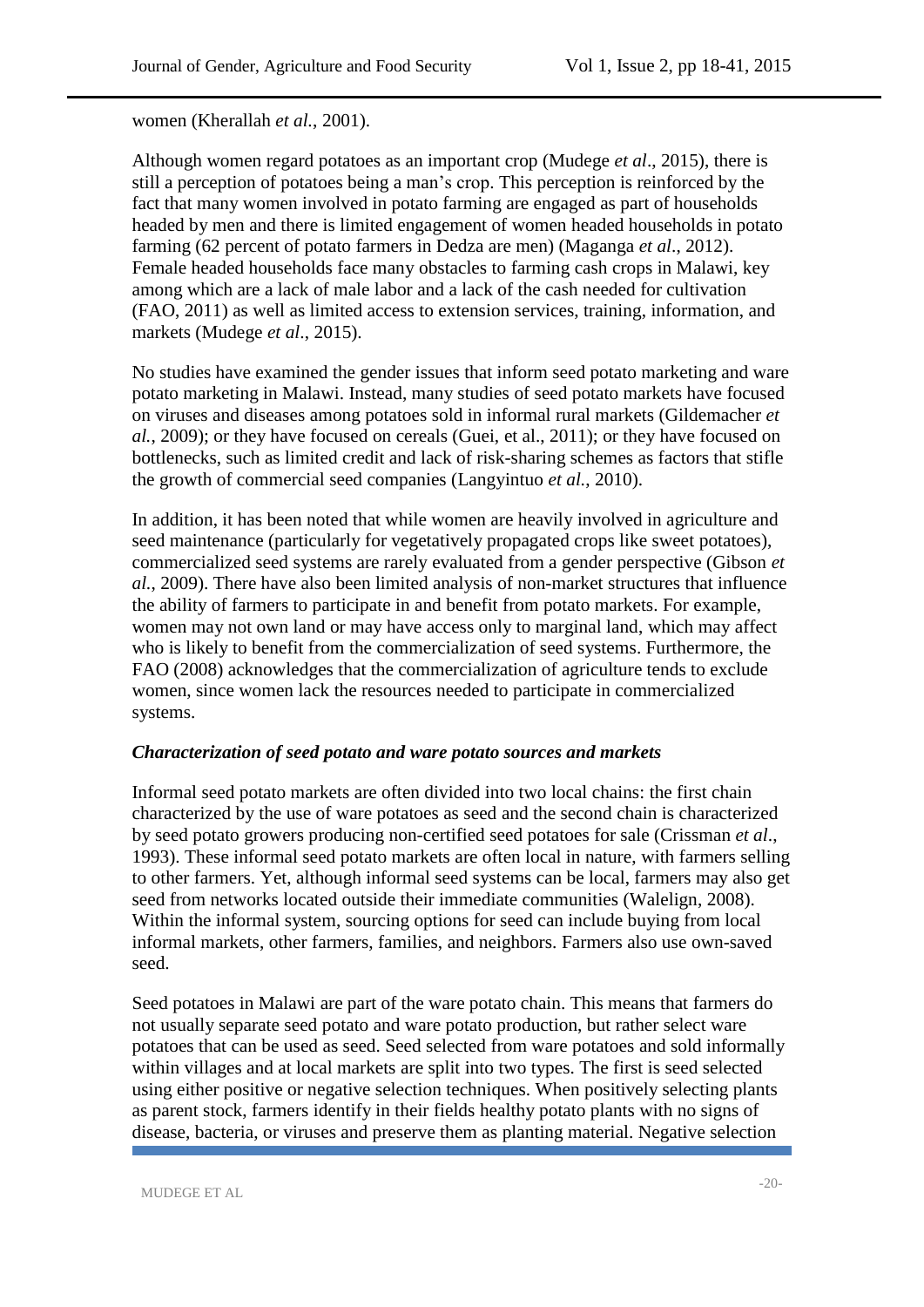involves selecting and marking plants that are diseased and will therefore not be used as parent stock. Positive selection is normally done when most of the plants are infected, while negative selection is used when the field is relatively free of disease, bacteria and viruses. The second type is seed that is selected using the traditional method of selecting seed from a heap of ware potato tubers after harvest. This type of selection does not take into account the health status of the plant from which the seed is obtained. Seed from either positive or negative selection techniques is regarded as of better quality than seed selected from a heap, since the former is usually selected to ensure that diseased potato is not used for seed, while seed selected from potato heaps is only selected for size and the appearance of tubers.

### *Gender norms and gender dynamics in Malawi*

Although Malawi has both matrilineal and patrilineal land inheritance systems, men own and control 65 percent of rural farms plots while women own and control 35 percent (GoM, 2012). In addition, while women are heavily involved in agricultural work, they earn about 78 percent of the income men earn from smallholder agricultural enterprises (GoM, 2012). This may indicate specific barriers that prevent women from participating in commercialized agriculture.

While official rhetoric in Malawi is pro-women, it has been noted that official policies sometimes prevent women from registering land and acquiring land titles. For instance, while the National Land Policy of 2002 states that women's land ownership needs to be encouraged, the Social Institutions and Gender Index (SIGI) notes that, "the policy allows for the name of the head of a family to be registered as the proprietor of family land, resulting in men's names being recorded with a likely loss to women and young men" (SIGI, 2014). Lack of ownership of and control over land may affect women's ability to adopt technologies and participate in agricultural markets.

In 2012, Malawi was ranked 38th out of 86 countries on the SIGI, while its Gender Inequality Index for 2011 scored 0.549 where 0 represents inequality and 1 equality (SIGI, 2014). The calculation of SIGI is based on five key drivers of gender inequality: Discriminatory Family Code; Restricted Physical Integrity; Son Bias; Restricted Resources and Entitlements (i.e. access to land, property, bank loans, and credit); and Restricted Civil Liberties (i.e. access to public spaces and political voice). Malawi also doesn't score strongly on indicators of gender-based violence and women's decision making. Barkvoll (2009) reports a high prevalence of Intimate Partner Violence (IPV), with close to 22.9 percent of currently married women experiencing IPV. IPV may be a form of social control of men over women. Low rates of women's participation and decision making has been noted in different sectors in Malawi. For example, Mathiassen *et al*. (2007) state that in Malawi when money is involved in a decision—as in the case of crops that require purchasing of inputs such as seed, fertilizer, and pesticides—men in Malawi make the majority of decisions about cultivation and marketing.

## **Methodology**

This paper is based on a gender analysis of potato seed systems in Dedza and Ntcheu districts in Malawi in November 2013. Dedza and Ntcheu were selected because potato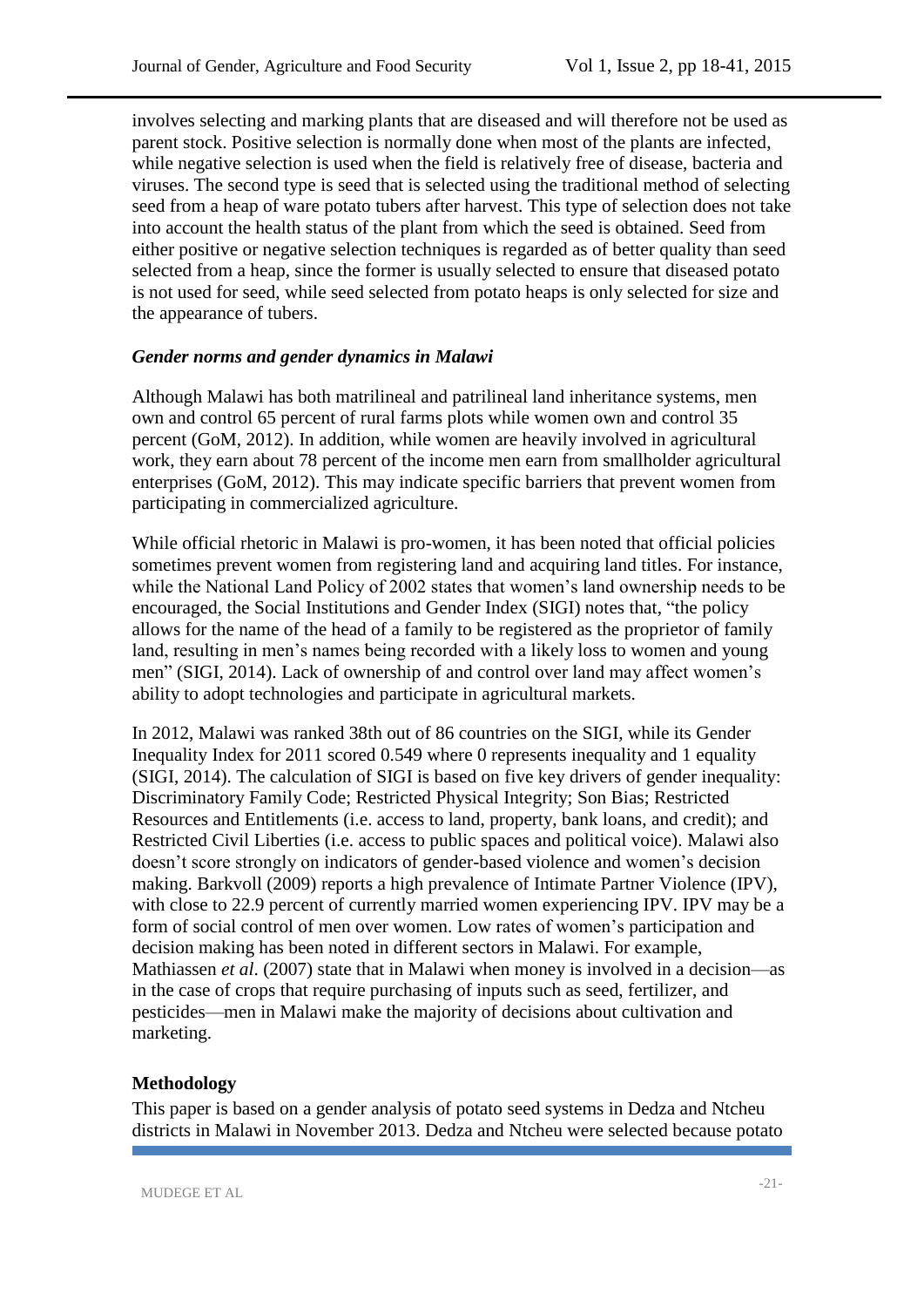is an important cash crop in both (they constitute two of the five major potato producing areas in Malawi) (Maganga, 2012). We used the International Potato Center (CIP)-led, Irish Aid-funded project, "Improving Food Security Through Enhanced Potato Productivity Technology Development and Supply Chains in Malawi", as an entry point.

### *Theoretical underpinnings: Real Markets Approach*

This study used the Real Markets Approach (Mackintosh, 2013) to collect and analyze data. This approach regards the market as a set of "social relations structured by institutions, interests, and power" (Boghle, 2011). The Real Markets Approach seeks to understand the market not as an isolated entity but as an institution that, for instance, helps to shape—and is itself shaped by—a variety of relationships (i.e. those based on class, power, gender etc.) that generate "real effects in terms of people's survival" (Mackintosh, 2013). This approach departs from purely economic approaches, which focus largely on transaction costs related to market accessibility (Fafchamps and Gabre-Madhin, 2006, Zeller et al., 1997) and an inherent assumption that farmers make rational decisions about whether to participate in markets based on economic riskbenefit analysis.

Rooted in political economy, the Real Markets Approach recognizes that conditions of market entry are not equal. According to the Real Markets Approach,

*[F]irst, analysis needs to center on the terms on which people come to the market: the way in which ownership of resources such as land allows certain individuals to establish dominant positions in organizing markets such as trade in food, while others for lack of resources are coerced into participation in the market on vulnerable terms* (Mackintosh, 2013).

Although the Real Markets Approach (as is common with other political economy approaches) does not specifically address gender, this paper adopts it because it provides space for introducing gender analysis via its analysis of power and its recognition that access to markets does not ensure equal benefits to all. The way markets are structured may prevent those participating in the markets from benefiting and improving their livelihoods (Mackinstosh, 2013).

Although the Real Markets Approach focuses on states and even global trade relations, the same principles can be applied to local level informal markets. For example, it focuses on how power and power relations can influence how markets operate (White, 1993). Power can operate at the state level; within market organizations (such as farmer market associations); and within social institutions and values that govern how markets operate (regarded as the "social embeddedness of markets") (White, 1993). The approach posits that to understand how markets work, one has to employ an approach that embraces both behavioral analysis of market actors as well as structural processes that shape the behavior of market actors. Taking a political economy approach, White (1993, citing Polanyi, 1957) notes that "principles of social organization permeate markets and shape their structure and dynamics". Thus, to understand how markets work, it is necessary to also understand how social and other values in communities affect the performance of markets. One such structural factor that is rarely considered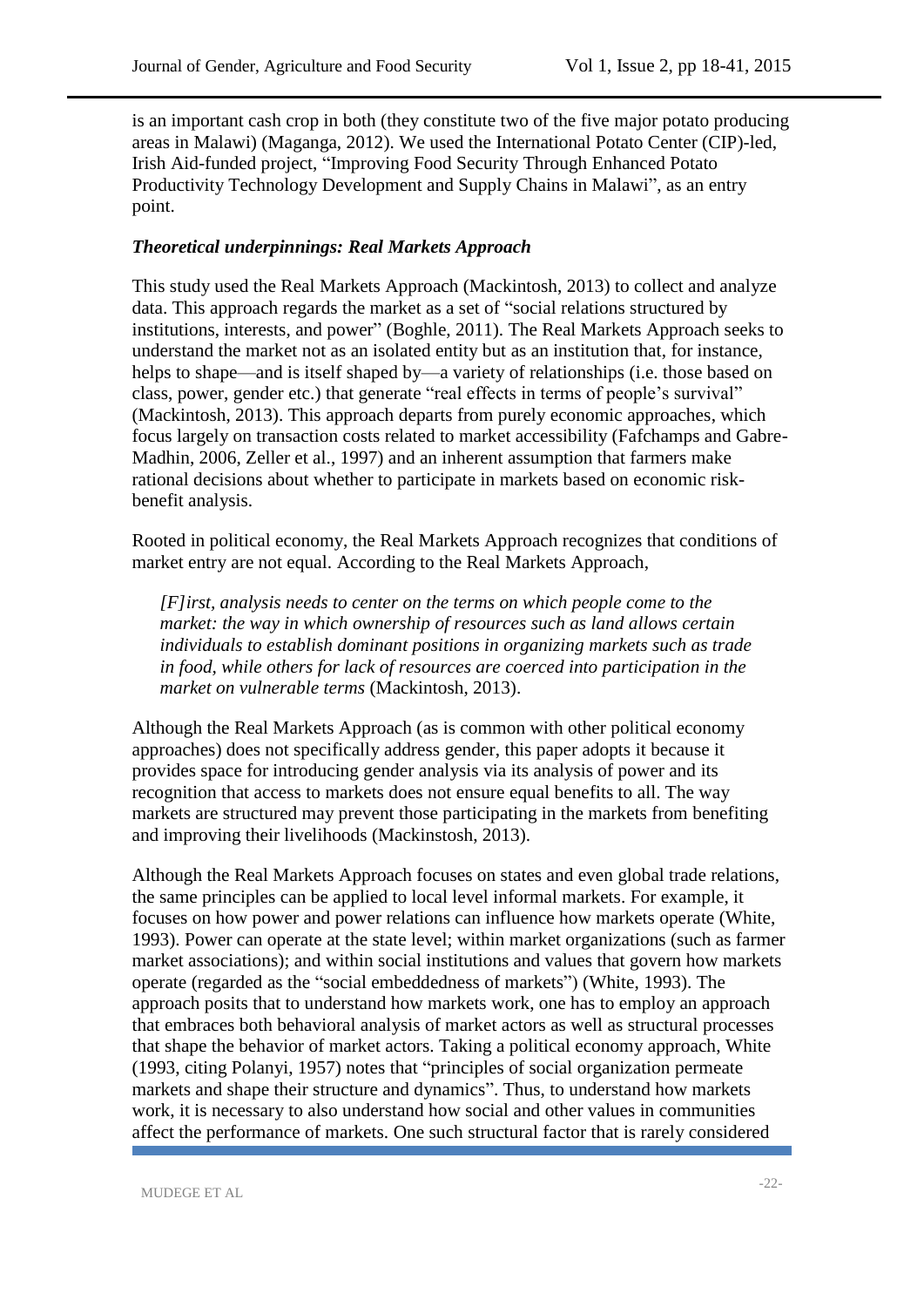by political economists but can indeed structure how markets work is gender relations. Gender relations govern how power is distributed between men and women (March *et al.,* 1999).

### *Data collection and analysis*

This study uses sex-disaggregated focus group discussions (FGDs) with farmers and individual interviews with representatives of partner organizations to understand both women and men farmer participation in potato seed systems. In total, 35 FGDs (19 with women and 16 with men) with potato farmers were conducted in the Chichewa language in both Ntcheu and Dedza. Focus groups averaged a total of 10 participants per group, totaling close to 350 farmers. In addition, four interviews were conducted with extension officers and a representative of a private sector partner working with CIP.

Recruitment was done through announcements at community meetings as well as by word of mouth from potato farmer group members. Targeted potato farmer groups were those that CIP and its partners were already working with under the Irish Aid-funded project "Improving Food Security Through Enhanced Potato Productivity Technology Development and Supply Chain in Malawi". Extension officers and community leaders (such as lead farmers) helped us identify and recruit men and women potato farmers who did not belong to potato farmer groups. Farmers were informed that participation was voluntary and refusing to participate in the study would not result in any penalization.

Qualitative approaches were chosen because they allowed us to dig deeper into how gender relations interact with potato seed technologies and influence whether men and/or women farmers benefit. While focus groups helped us understand social norms in communities, group participants also often provided their opinions and described practices in their homes; thus the focus groups were facilitated in ways that helped us capture both norms and practices. Focus group discussions and individual interviews have been included in the following sections to highlight the validity and importance of women and men farmers' experiences, ideas, and needs.

Using a the real markets approach which also seeks to understand social relations, this paper also analyzes issues like social norms—which, while they may not be regarded as key components of market analysis in traditional economic analysis, nonetheless do impinge on how markets are structured and operate, as well as the ability of those participating in the market to benefit from it. These norms may include gender relations and other social structures.

The author created a coding tree that identified different themes. After developing the themes, data was manually coded in Excel in a sex-disaggregated manner. Questions asked during the study were used to formulate the coding tree. The marketing component of the study asked questions that focused on how farmers market their seed and ware potatoes; which clients they sell to; how they determine their prices; household decision making on how much seed/ware potato to sell or keep; obstacles to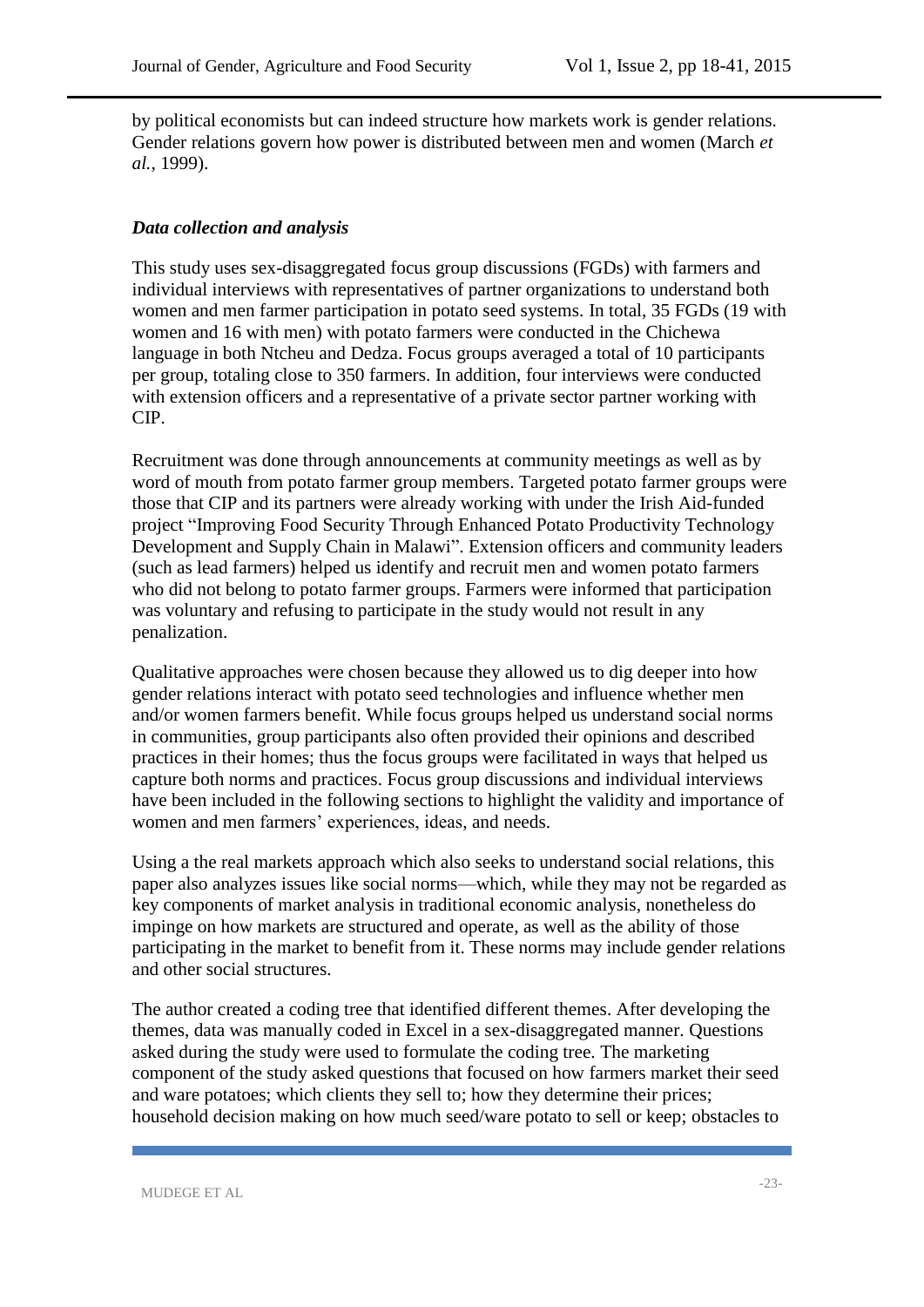and opportunities for participating in these markets; access to and control over benefits from marketing; the affordability of seed for men and women; and whether men and women are willing to buy seed. In addition, questions on social and gender norms that influence market participation and benefits were asked. Thus the developed codes closely resembled the questions outlined above. Analysis was always sex disaggregated to tease out any differences and/or similarities between men and women's experiences. This led to the analysis of social norms and values that influence market participation by men and women. Several other non-market themes (such as those related to access to land and resources and the ability to benefit) are also used.

### **Results**

This section is divided into broad subsections. The first subsection examines patterns of participation by men and women in seed and ware potato markets, with a focus on: Where men and women sell their seed and ware potatoes and why; the quantities that men and women sell; who makes decisions about seed sales; whether participation is different for women when selling seed vs. when selling potatoes; and participation of men and women in seed potato markets. The second subsection examines factors that constrain women from participating in and benefiting from seed markets. The last subsection focuses on the factors that shape the opportunity structure, benefits, and participation of women in ware potato markets. Social and gender norms that shape participation and benefits are also discussed.

## *What are the patterns of participation by men and women in seed and ware potato markets?*

Both men and women who were interviewed participated in both seed and ware potato markets. However, differences existed in terms of target clients, the markets to which they sold their seed and ware potatoes, reasons for selling, and quantities sold.



Figure 1: Types of markets targeted by men and women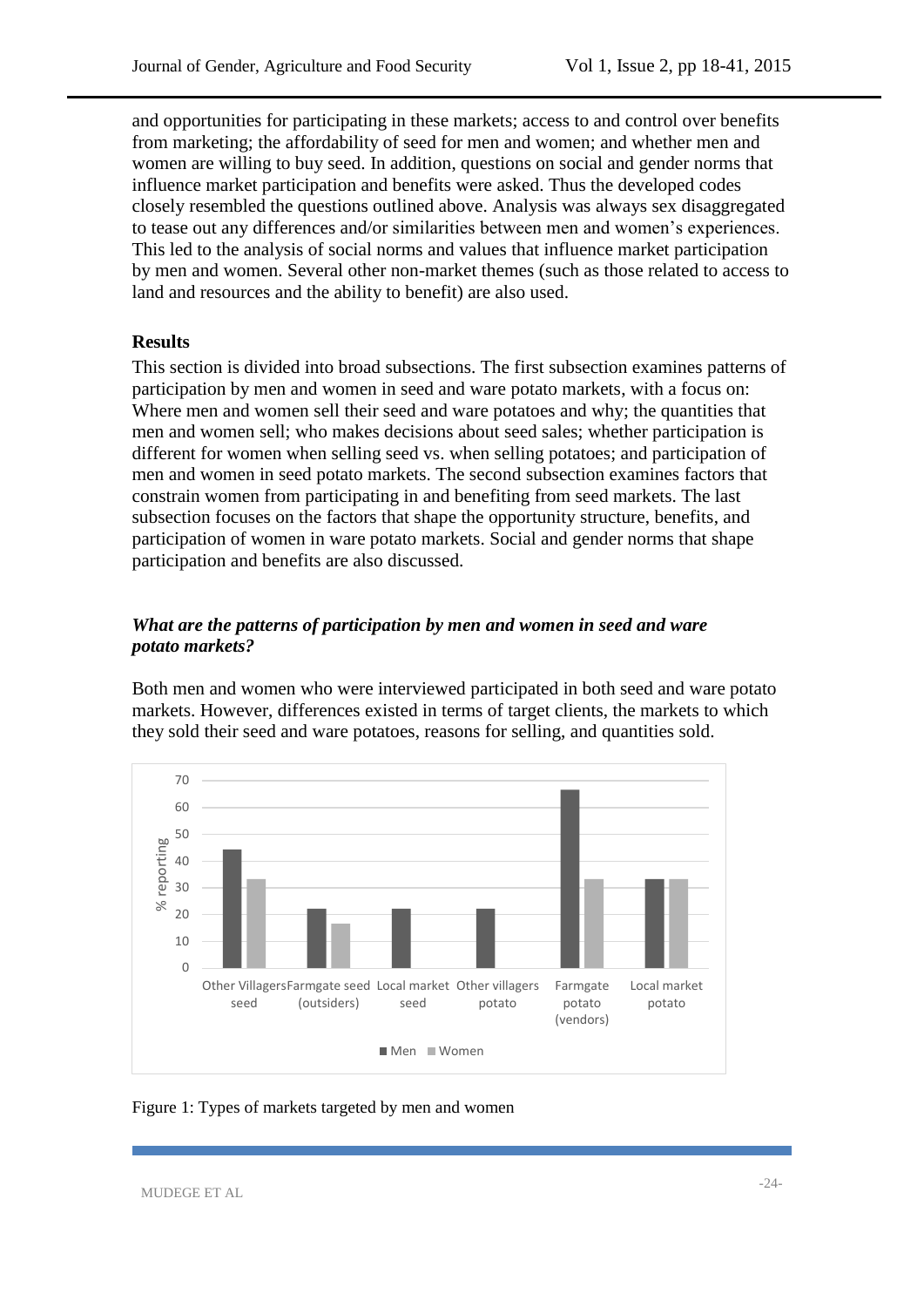In both Ntcheu and Dedza, farmers sold the bulk of their seed at the farm gate to both villagers and outside buyers, as well as at local markets. Targeted markets were usually similar for both seed and ware potato—although the major clientele for seed were other farmers while vendors were the major clients for ware potato.

A few farmers mentioned supplying other buyers from Dowa (a district in Central Malawi) and Lilongwe (the capital city). In terms of selling seed potato, both men and women focus group participants mentioned other villagers as a major source of clientele, while it was only men's focus groups who mentioned selling seed at local markets.

While it is not immediately clear why local seed markets were mentioned by men's but not women's focus groups, the reasons for selling seed determined the quantity of seed to be sold and so could explain why women did not mention local markets as a source of clients for seed. Men participants in focus groups that mentioned excess seed as a reason for selling seed also said that poor storage facilities necessitated the seed sales. The men feared that if they kept the excess seed they would lose it to seed rot during storage. Men usually had large quantities of seed they could not absorb. For instance, men mentioned a poor absorptive capacity for seed due to a lack of access to inputs like fertilizer, which meant that they could not expand land under potato cultivation. While most often it was women's groups who mentioned that the seed they produced was usually too little in quantity to sell. In one group, women mentioned that they sold seed to "lessen poverty in the home" [i.e. selling some seed to gain an income to purchase food and other items for use in the house] and some women's groups mentioned that they had bad seed they did not want to plant in their own fields but could sell to others. Men often had more seed to dispose of, for which sales they would need to explore markets outside the village. Meanwhile the small quantities that women sold could be easily disposed of within their villages.

|                                | Number of men's<br>groups reporting | Number of women's<br>groups reporting |
|--------------------------------|-------------------------------------|---------------------------------------|
| When we have excess seed       |                                     |                                       |
| Sell bad seed                  |                                     |                                       |
| To lessen poverty              |                                     |                                       |
| To generate cash income to buy |                                     |                                       |
| fertilizer                     |                                     |                                       |

Table 1: Men and women's reasons for selling seed

While slightly larger quantities of seed could be sold at local markets, within villages women could trade small amounts of seed to other farmers and use the money to buy household items like salt, pots, and pans, while men usually wanted to sell large amounts of seed in order to purchase agricultural inputs like fertilizer. When asked who made decisions in the home about seed sales, a group of men mentioned that in seven out of ten families, men made all decisions related to how much seed to store or to sell: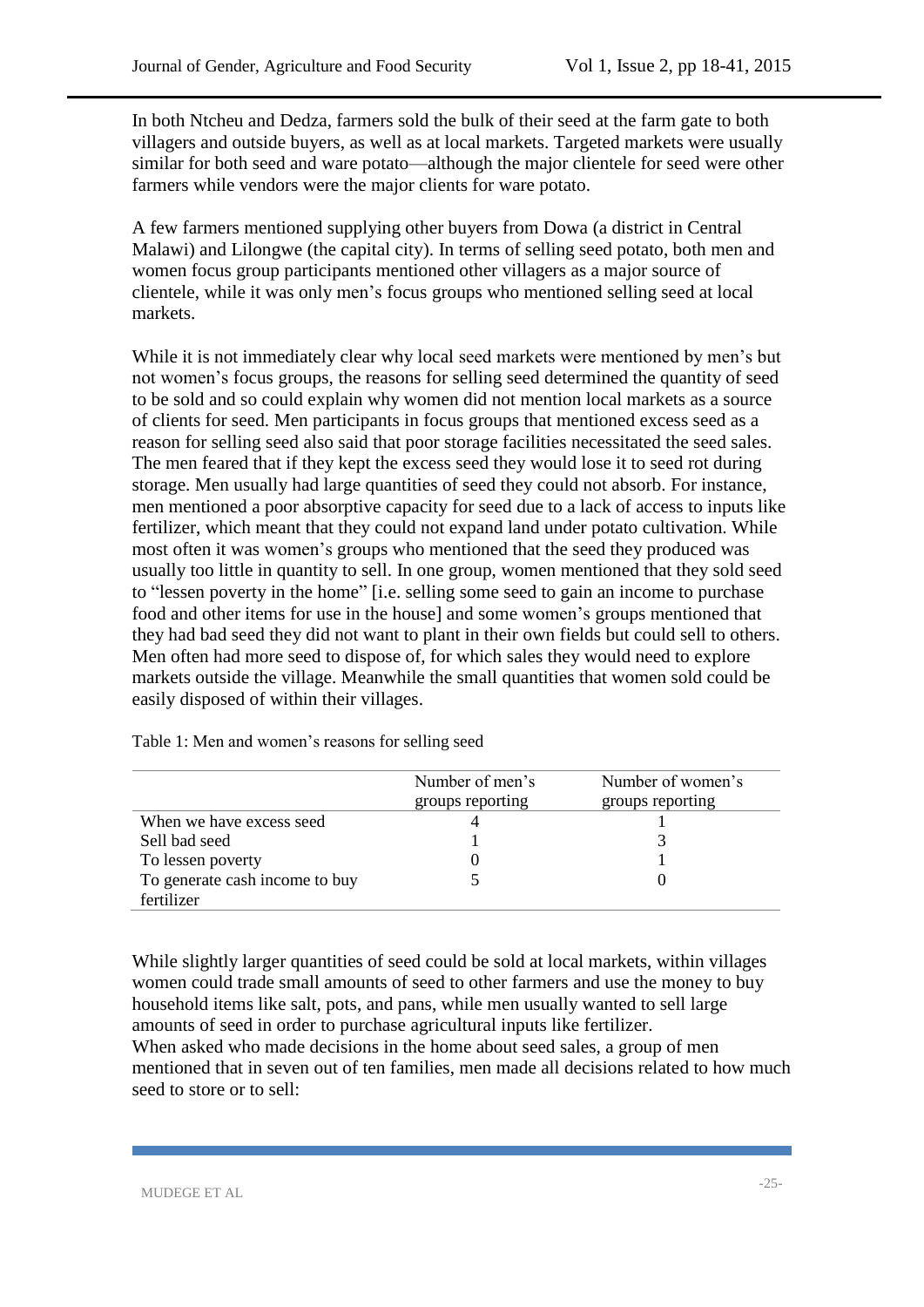Participant: Men will decide in 7 out of 10 families what will be done with the granary/stored seed. Participant: He now knows the future plans. Facilitator: What about families that decide together what is going to be done, let us take 10 families? Participant: They are very few. Facilitator: So can women decide whether to sell seed? Let us look at 10 families. Participant: Women don't have that power to decide. They don't have any chance at all. (Men FGD participants Kambilonjo, Ntcheu, 29 October 2013).

There was also the belief in many men's groups that "women do not think about tomorrow", requiring men to be responsible for selling seed—i.e. if women were left to do it, they would sell all the seed (an assertion women disputed). In both men and women's group discussions it was agreed that seed was usually double the price of ware potatoes. At local markets, buyers could differentiate between seed and ware potatoes because sellers usually sold seed that had broken its dormancy. Prices for seed were often between 1,500 Malawi Kwacha (MK) (\$4.5 USD) and 8,000 MK (\$23.6 USD), whilst those of ware potatoes were in the range of 800 MK (\$2.36 USD) and 6,000 MK (\$17.8 USD) per 50kg bag. Higher cash returns for seed could explain why men dominated seed markets and controlled seed sales.

When ware potatoes were sold in bulk (whether at the farm gate or at local markets), men usually participated more than women. However, in contrast to seed potato sales, for ware potato sales men and women groups both mentioned local markets as a source of clientele while men regarded vendors as their major buyers.

Within the home, and even when selling ware potatoes at local markets, women dominated the sale of small quantities. When potato quantities were small, men did not regard it as worthwhile to go to the local market, but allowed women to sell the potatoes and use the money for buying soap or relish. At local markets, ware potato was usually sold in smaller quantities in basins/buckets (whereas vendors often bought in large quantities).

#### *Men and women's participation in seed purchase*

In the focus groups, women often asserted that they could not afford to purchase seed and stated that married women depended on their husbands to be able to access potato seed. When asked to estimate how many of the ten families in the village could access seed easily or were able to purchase quality seed, a range of three to four families was estimated in many FGDs as capable of affording to purchase seed. While men were generally positive about the number of families that could afford to buy seed, women's groups consistently pointed out that many families could not afford to buy seed. Further to that, while both men and women groups expressed the willingness to pay a higher price for good quality seed, women were more likely to mention a lower affordable price than men. Men generally stated that they could pay between 5,000 MK (\$14.8) USD) and 8,000 MK (\$23.6 USD) per 25-liter bucket for good seed. However, most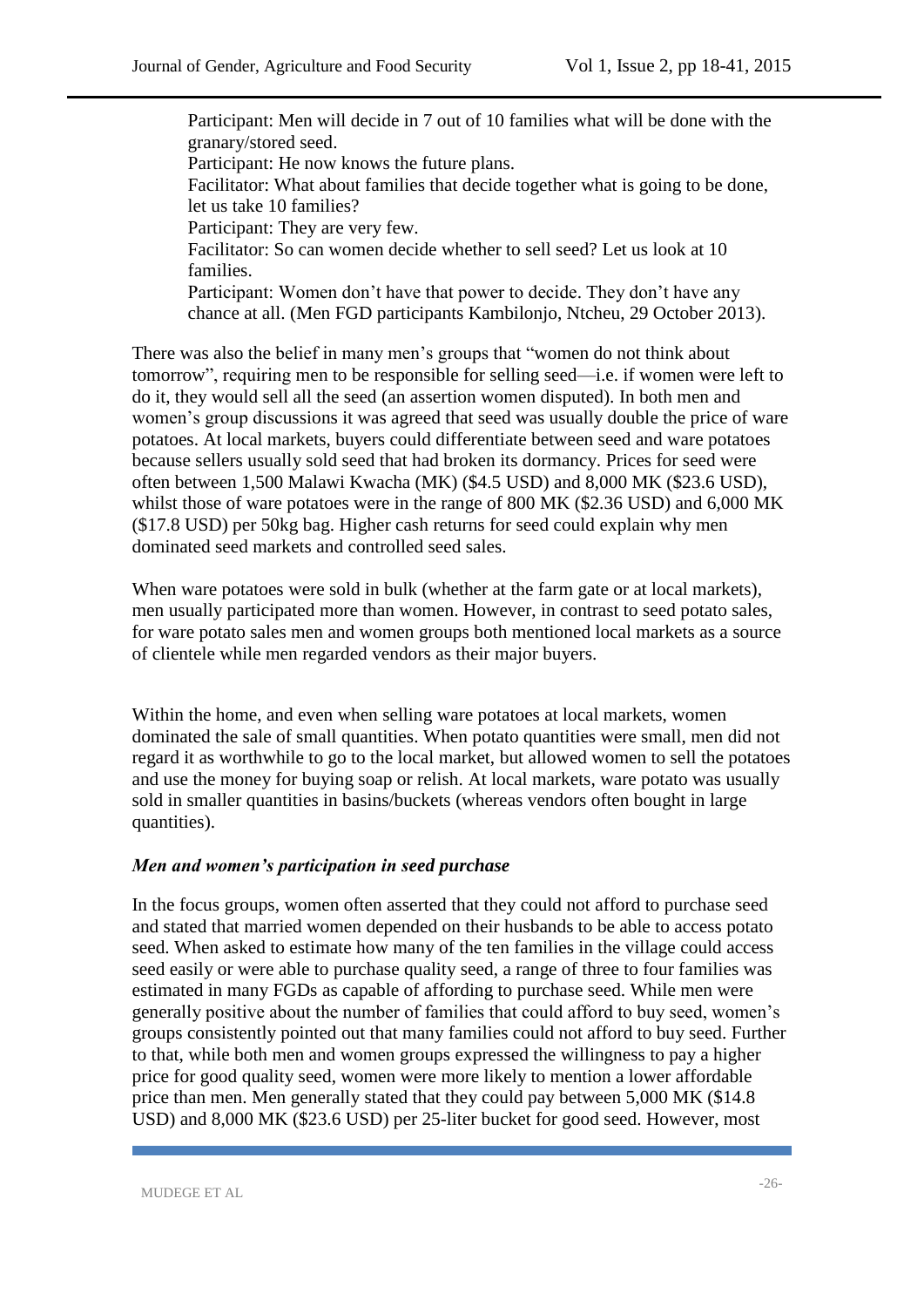women's groups suggested that this price was unaffordable and sometimes mentioned 1,000 MK (\$2.96 USD) as the price that women would be able to pay for a 25-liter bucket. Other women group participants pointed out that even that figure was too high and said they could only access seed if given to them on credit (to be paid back after harvest). As a result of expenses associated with seed purchases, women's FGG participants often stated that they conserved their own seed.

Figure 2 summarizes the reasons men and women groups gave for why they did not have access to enough seed for new and improved varieties of potato:



Figure 2: Number of times reason for not having accessing to quality seed was mentioned by men and women

Men's and women's groups gave similar reasons for not having access to seed. Seed markets were often blamed for farmers' lack of access to good quality seed. A common refrain was that the new varieties were expensive and not always available for purchase in enough quantities. In some group discussions, women mentioned that they bought "bad seed" knowingly because they could not afford the good quality seed. Furthermore, women often mentioned an inability to afford potato seed as a key barrier to expanding potato production, while men often mentioned lack of access to other inputs, such as fertilizer.

In contrast to men, however, women expressed a preference for non-cash forms of payment for seed. According to them, women are willing to buy seed but prefer to use a wide array of payment choices, including non-cash transactions (such as using labor as payment for seed or asking friends for seed that they would compensate them for after harvest). On the other hand, most men did not mention non-cash transactions, saying instead that they engaged in odd jobs in order to get cash to pay for seed. Men often mentioned that they could afford seed and thought that women could also afford to purchase seed since they were also farmers. In order to access seed, women often relied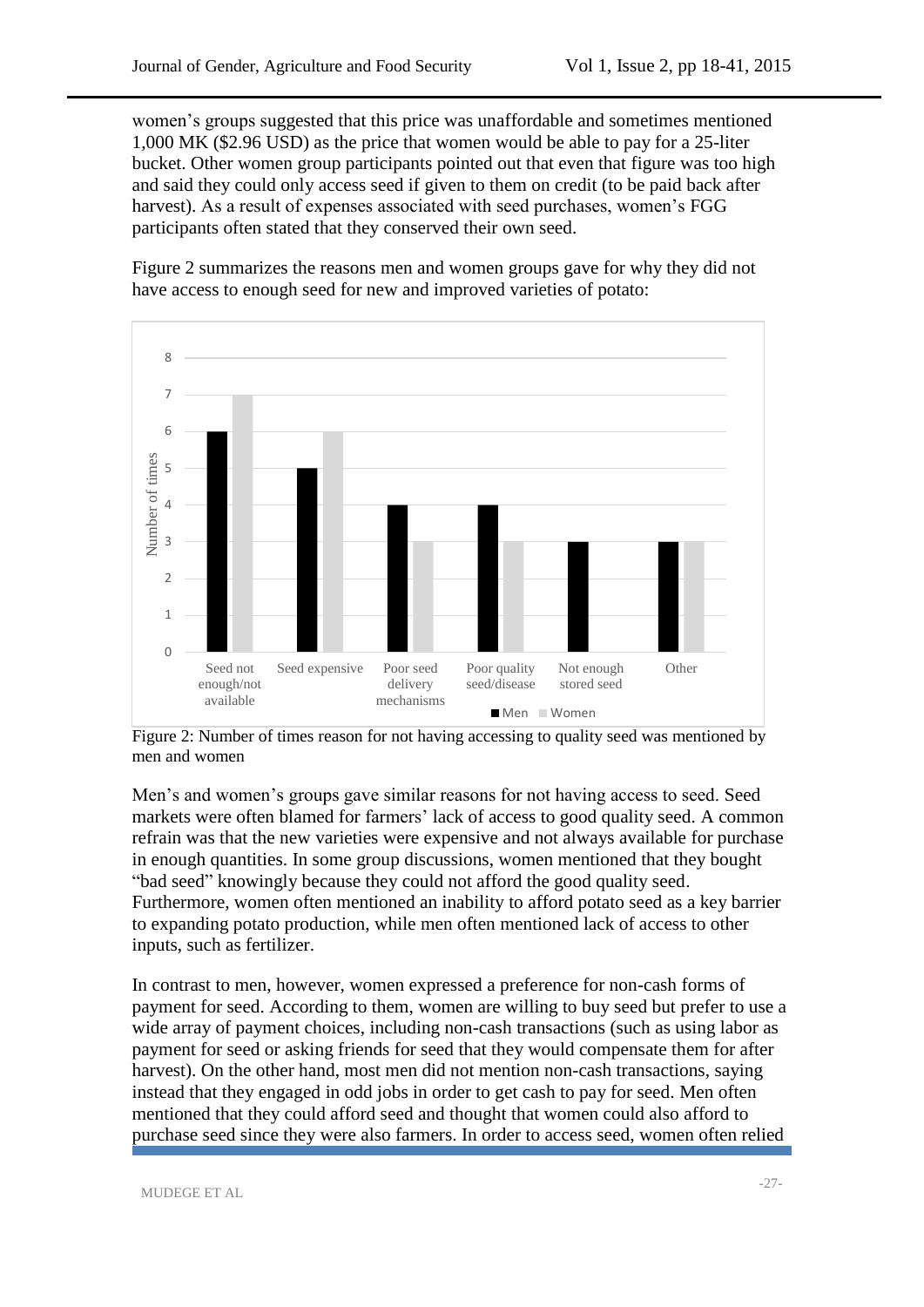on relations of trust within the village and other social relations. Preference for non-cash payments for seed was consistently mentioned in women's groups but not in men's groups. For instance, it was mentioned that while women could rely on their friends to provide them with seed to be repaid after harvest, it was usually difficult for men to give another man seed to plant. Women who did not have husbands also mentioned that performing piecework in exchange for cash or inputs (such as seed and fertilizer) enabled them to have access to planting materials. Social relations based on trust made it possible for women to participate in seed markets even on a non-cash basis.

While it was preferred that men purchase seed when it was bought from the local market—because they could "tell the good seed from the bad"—when buying within villages participants said that both men and women could buy, since they were usually buying from people they knew and trusted. Farmers who bought seed from the market expressed distrust of the market, citing an entrenched belief that farmers sold bad seed there. Some farmers who sold seed practiced deception by using positive and negative selection techniques to identify bad seed that they would then sell at the market. Men and women who belonged to seed producer groups frequently mentioned selling bad seed at the market and mentioned that they did not feel obliged to sell good seed at the market, but rather preferred to keep the good seed for use in their own fields. In FGDs both men and women participants often mentioned that other farmers refused to learn how to produce their own clean planting material and did not see why they should do that work for them. As a result of deceptions at local markets, both women and men farmers preferred to purchase seed from other farmers within the village, where purchase of seed was mediated by relations of trust between the seller and buyer. Seed producers often mentioned that they sold their seed from the field because farmers know the farmers who have good seed and make an effort to buy directly from them. When farmers purchased seed from a fellow farmer's house or field, they knew how the seed was cared for by the seller, giving them confidence in the quality of the seed; whereas buying from the market was often regarded as a sign of a lack of options.

## *Factors that constrain women from participating in and benefiting from seed markets*

Lack of knowledge was often mentioned by both men and women as a key barrier to women's participation in seed markets. It was believed that men had more knowledge about the quality of potato seed than women, so it was better if men were the ones buying the seed. For example, one woman mentioned that she had never bought seed because her husband believed she did not have enough knowledge:

Participant: But in my case my husband would rather go to buy because I may buy seeds with diseases since I will buy without knowing; so my husband should go to select. I have never gone to buy potato for seed but only for consumption (Woman FGD participant, Mphoyo, Ntcheu, 1 November 2013).

As a result, while women would mention that they could easily purchase potatoes for household consumption, seed purchases at local markets were usually the preserve of male household heads perceived to be more knowledgeable in this area.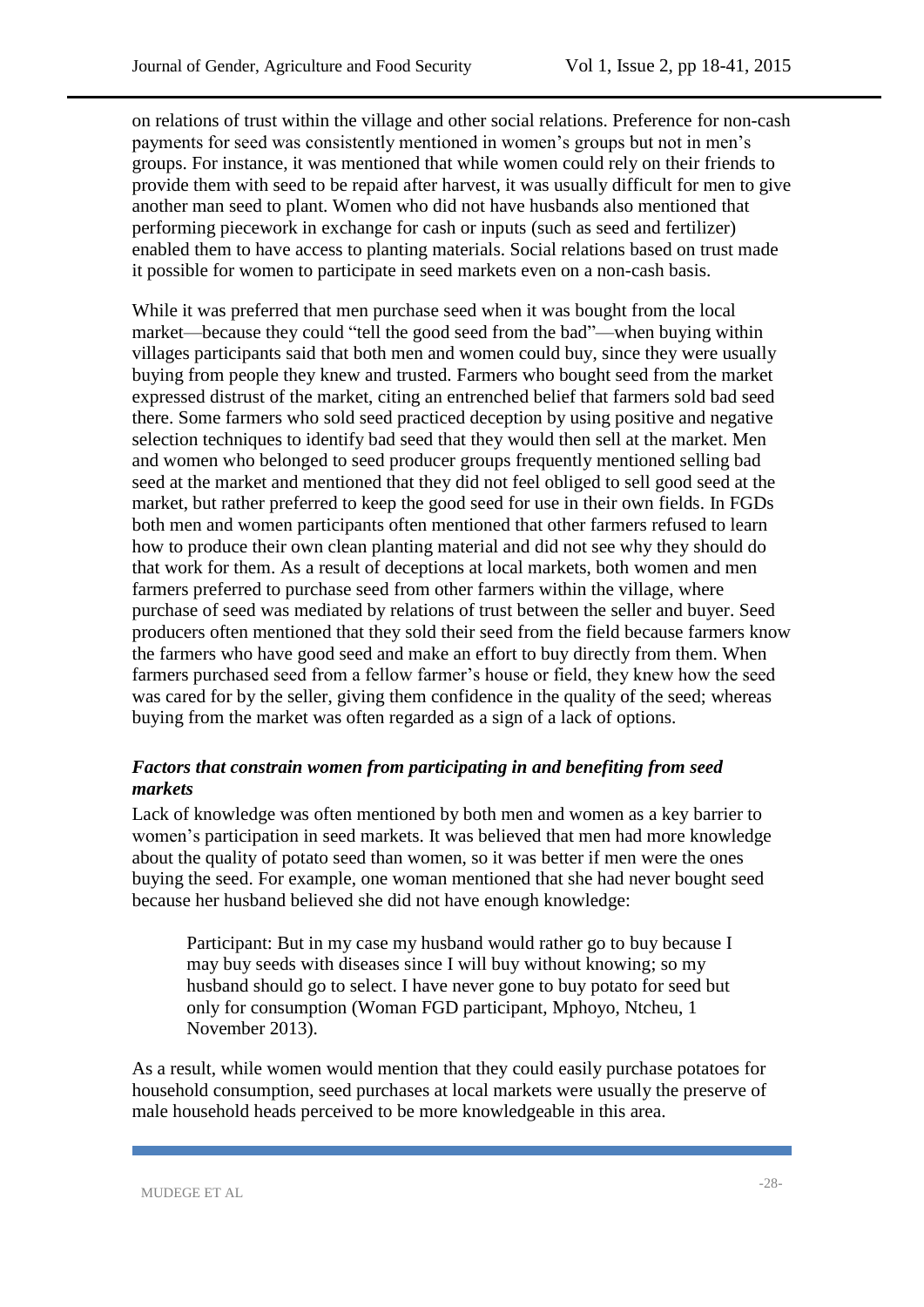Men had access to knowledge networks that women did not. For example, men were identified as able to gain knowledge about seed when they attended group trainings and also when they traveled to local and distant markets. Table 2 below demonstrates that women were usually not targeted for training:

| Type of training                 | Trained $(\% )$<br>Awareness $(\% )$ |       | Practicing $(\% )$ |       |     |       |
|----------------------------------|--------------------------------------|-------|--------------------|-------|-----|-------|
|                                  | Men                                  | Women | Men                | Women | Men | Women |
| Positive and negative selection  | 71                                   | 62    | 73                 | 67    | 77  | 66    |
| Diffused Light Store (DLS)       | 42                                   | 35    | 39                 | 49    | 47  | 34    |
| Marketing and Profit Calculation | 30                                   | 21    | 68                 | 33    | 35  | 23    |

Table 2: Proportion of men and women farmers trained and using knowledge different topics

\*Source Data: CIP (2012)

Men often worried about allowing women to participate in agricultural training because they believed that women would not understand the training and mislead their families. In addition, extension officers often invited household heads (who more often than not were men) (Mudege *et al*. 2015). While the potential for purchasing bad seed at the market was a concern for both men and women, women's situations were exacerbated by their lack of training.

Women were also underrepresented in farmer groups that were usually targeted for training on crops and livestock technologies and also for input and output marketing (as illustrated below).

| <b>Membership</b>                  | <b>Dedza</b> |               | <b>Ntcheu</b> |              |  |
|------------------------------------|--------------|---------------|---------------|--------------|--|
|                                    | Men $(\%)$   | Women<br>(% ) | Men $(\%)$    | Women $(\%)$ |  |
| Club membership                    | 56           | 60            | 49            | 63           |  |
| Club services                      |              |               |               |              |  |
| Crop and livestock<br>technologies | 71           | 48            | 68            | 43           |  |
| Credit and savings                 | 37           | 71            | 30            | 78           |  |
| Input-output marketing             | 67           | 39            | 72            | 42           |  |

Table 3: Group membership by sex

In contrast to men, women often mentioned that they were not able to identify bad and good seed at the market.

However, in one FGD, a group of women gave their subordinate status as the reason why men were the ones responsible for buying seed. Women mentioned that men are the ones who go to the market to purchase seed because, "we are still tied in our own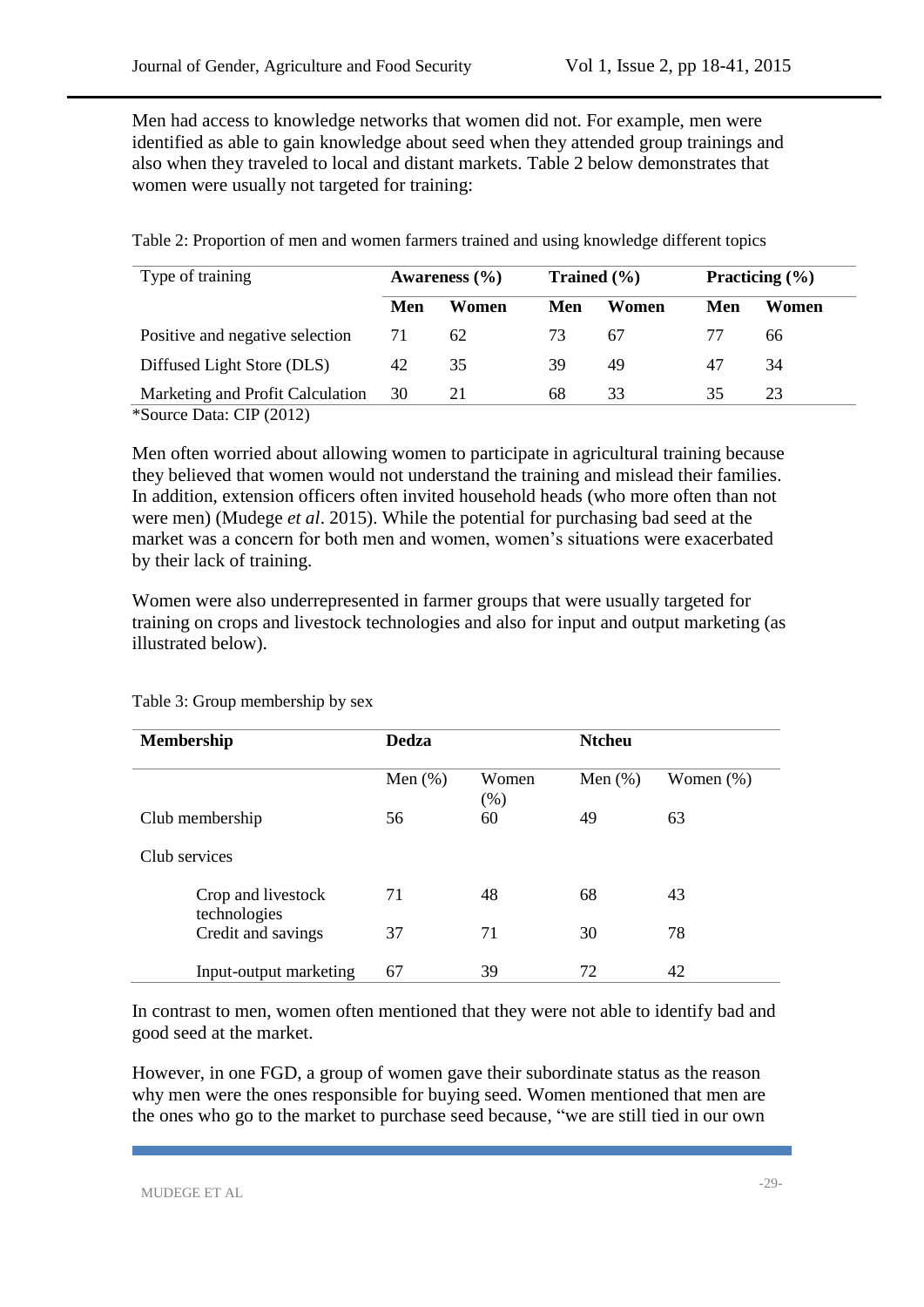houses" [meaning they do not have the freedom to decide anything]. In addition, not having access to these markets also meant women were shut out from gaining new knowledge relating to other new potato varieties that appeared in the market.

### *Factors that shape the opportunity structure, benefits, and participation of women in ware potato markets*

Women and men farmers also faced some similar issues in the marketing of ware potatoes. Both mentioned the lack of support infrastructure (such as good roads and efficient transport systems) as a factor limiting the profitable marketing of potatoes. While farmers could often sell seed within their villages, for ware potatoes they had to look to other markets beyond the village. For instance, farmers mentioned that in some cases it was better to sell to vendors who came to the village and bought at very low prices, because selling to private sector buyers who demanded farmers bring the potatoes to a central collection point meant farmers incurred huge transaction costs.

Other social structural factors (that are not necessarily gender-based) were also major obstacles. Weak farmers' organizations meant that farmers were not efficiently or effectively organized; likewise, weak market associations often failed to fulfill big orders placed by clients. Land available for potato production is often limited, and farmers need to participate in group-selling of potatoes if they want to sell to the private sector. However, in some cases where potential markets were identified, a lack of organization or in-fighting within groups and associations often prevented farmers from capitalizing.

Below we discuss gender factors that structure benefits from and participation in ware potato markets. These include the nature and size of market, marital status and type of marital union, who owned the plot, nature of decision making, and bargaining within households.

#### Nature and size of market

As mentioned above, women mostly participated in small ware potato sales and consequently had less income from ware potato markets. In FGDs women often mentioned that because the money made from selling potatoes was meager, it was difficult to invest in "development" of the family and household (i.e. investment); therefore the money was used to meet immediate family needs, such as buying food and clothing.

However, apart from individual sales at local markets or to vendors, farmers also belonged to associations through which they marketed their ware potatoes to private companies or other large buyers. Women farmers who belonged to a potato association that had been started to assist farmers with marketing mentioned that, before joining associations, they felt "oppressed" when marketing potatoes. They were not able to benefit from potato farming because vendors often bought ware potatoes at artificially low prices. However, after joining the association or farmer clubs these women were happy with potato prices and could also more easily access distant markets.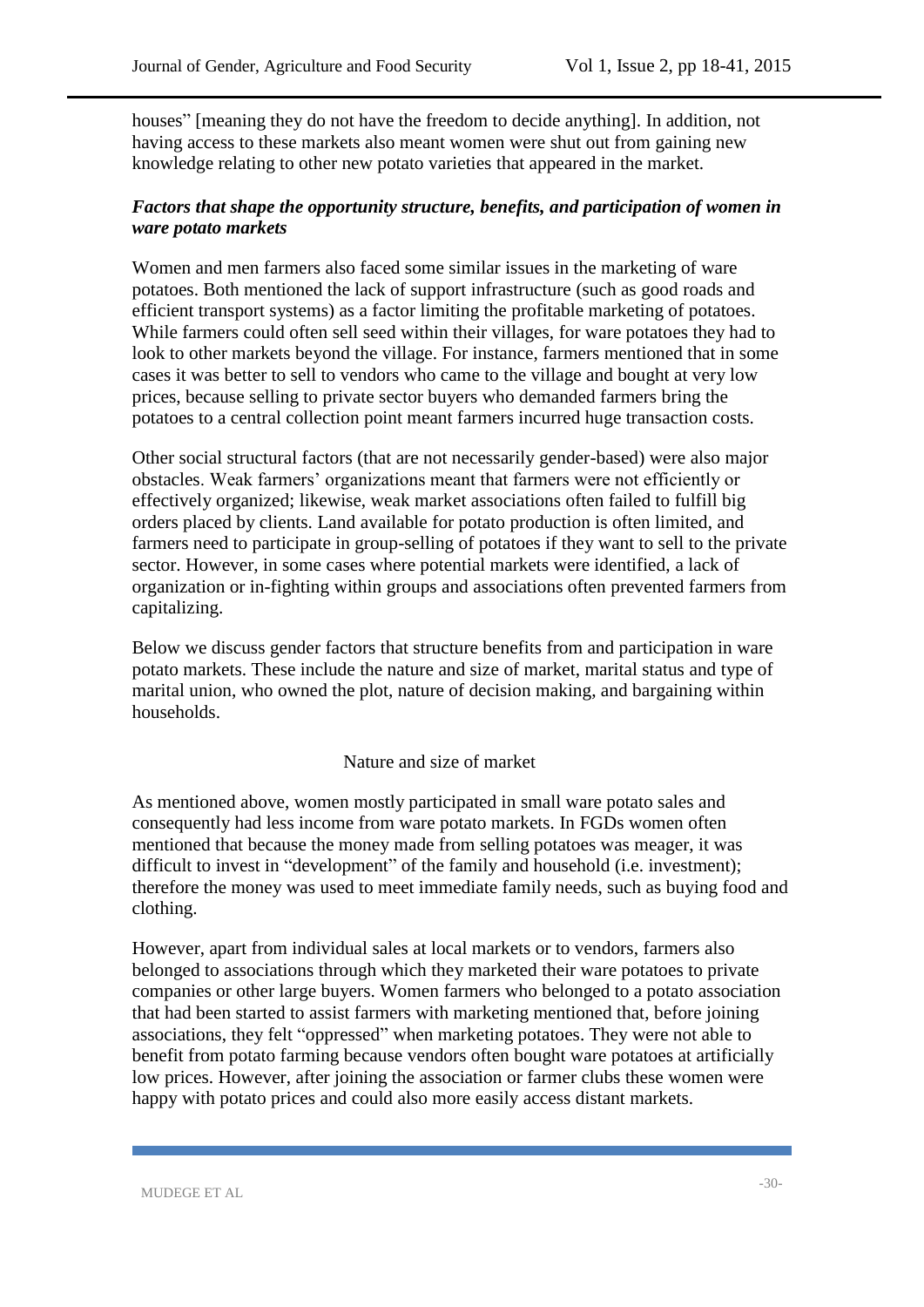However, group marketing may not benefit women if gender norms that structure markets are not addressed. For example, while private companies bought potatoes from farmer groups and associations, private involvement did not necessarily benefit women, especially since these buyers did not recognize women's roles in potato production. One private sector company that intended to start trading with farmers' groups indicated that it did not have expertise on gender issues and mostly signed contracts with household heads or groups. Because they did not deal directly with farmers, the company's representatives did not know how the groups operated or whether women were group members. Many women were not able to join associations because they could not afford the fees demanded by the associations. In addition, in many communities covered by the study, men comprised the bulk of group members. It was often mentioned that when a man was a member of the group, his wife was also automatically a member even if she did not attend group meetings or benefit directly from group activities. Women did not necessarily feel that they benefitted from crops sold to private companies, especially when the income was paid directly to the male household head.

#### Marital status and type of marital union

Group marketing benefitted both men and women in the sense that they were able to access higher value markets. However, focus groups participants were quick to point out that women growing potatoes on their own were benefiting more than those who were cultivating together with their husbands because husbands often had the final say on how "family money" was used. In discussions, single women often mentioned that their experiences were different from those who were married because, as single women, they had full control over income and resources and could use proceeds from potato markets to build houses as well as invest in household needs.

It is clear that the ability to participate in the market and benefit from increasing yields depended on social structures and decision-making power within a household. This is not to say that single women were necessarily better off than married women, since they faced obstacles in terms of access to quality seed and chemicals. However, women who farmed on their own and had access to quality inputs stood a better chance of benefitting from their labors, as they had more say over decisions about the sale of crops and use of income.

The type of marital union could also influence how much one participated in and benefitted from markets. For example, in uxorilocal matrilineal communities, men expressed uncertainty over their ability to fully benefit from improved production technologies and markets. In one FGD, men stated that

Participant: The woman takes everything to the market and when you look for the money…you will be afraid to ask her because since you are staying at her home you are afraid that she will chase you away if you ask her. (Man FGD participant from Chisendera, Dedza,1 December 2013)

Participant: After farming when the man tries to contribute how they should use the money the woman will say, "Don't tell me what to do the land is not yours". I have seen this in two marriages [in this village]. In the end the money will not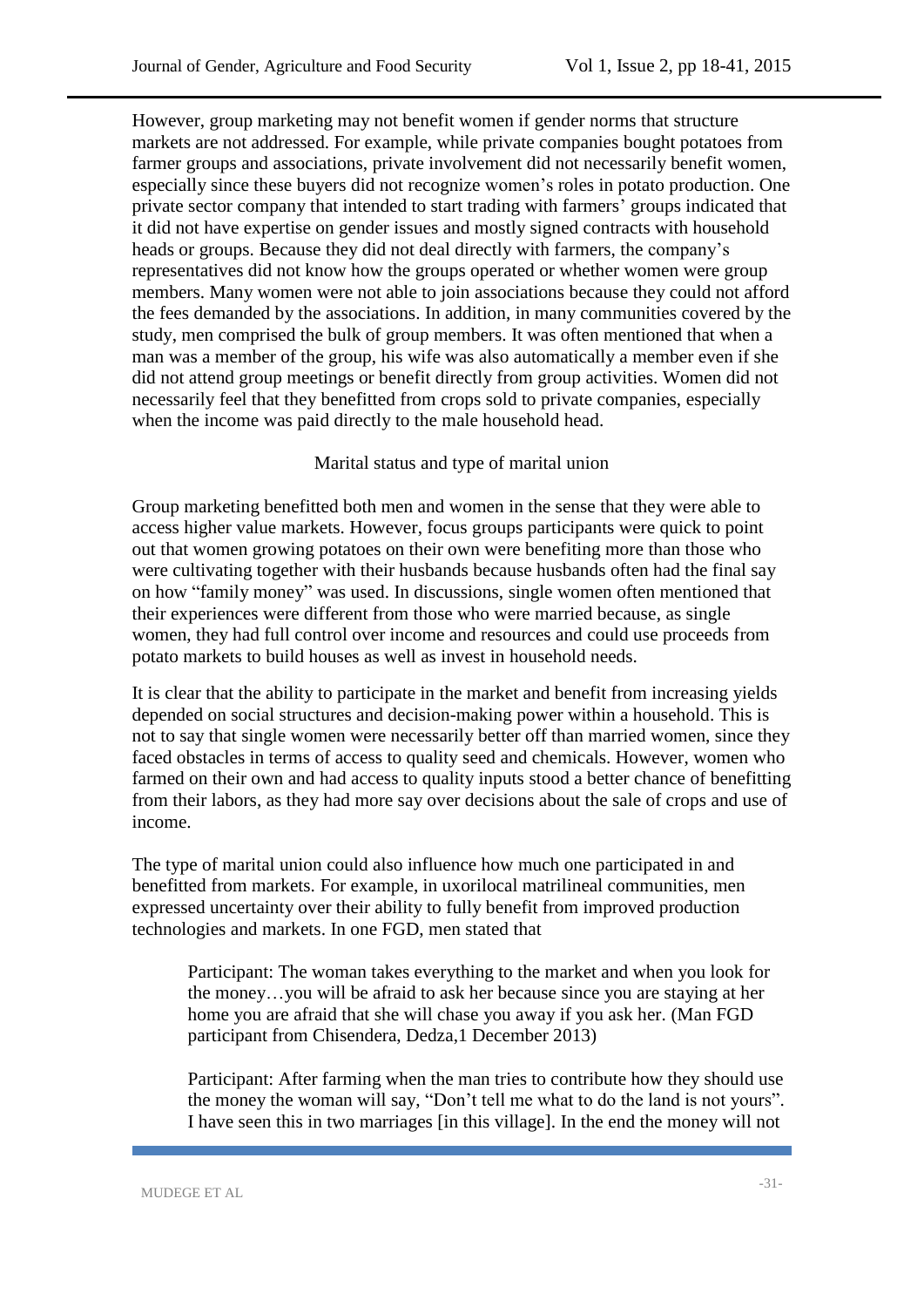be used in the way that both parties want (Man FGD participant from Mpalale, Dedza, 4 December 2013)

Also in Dedza district, participants in a women's FGD stated that men were not committed to investing in their marital homes because of the fear of losing everything in the event of a divorce. For example, men were not committed to making long-term investments—such as building houses—as they could be kicked out of the house if they divorced. Thus, while in almost all group discussions the ability to buy houses and livestock was mentioned as one of the key benefits from potato marketing by both men and women, other key social arrangements may prevent these benefits from accruing to both men and women.

#### Plot ownership

The definition of crop ownership within the family influenced who participated in ware potato markets and benefitted from them. The use of money earned from marketing depended on who owned the potatoes. Often women had more say over using the money earned from potatoes grown on plots they controlled, while men had overall control over the income from the "family plot". 'Family plots' were plots controlled and managed by the husband and where women and children contributed labour. Women distinguished between their money and the family's money: If it was their money, they would use it to buy soap, salt, relish, or cloth wrappers and fertilizer; when it was the money from the family plot, their ability to influence decisions depended on whether their husband allowed them.

There were two major reasons cited for why a husband and wife would have separate plots of land on which they cultivated different crops: 1) A woman may want to have access to personal income that she could control, and 2) In many cases it was a form of social security, i.e. protection against husbands spending all the family money and leaving their wives with nothing to fall back on. As one woman FGD participant said

We grow the crops together with the men and when we are working there is peace in the family. But when we harvest, that is when the trouble starts. You will not even see him showing you the money, saying, "My wife this is the money that we were struggling to get while we were laboring, waking up early together to do the watering". He will just get the money and spend it with prostitutes and you and the children will stay at home miserable and when you speak out you will get beaten up. So what can I do? That is why some of us think that it is better to grow crops in my field so that I can have something for the children (A woman FGD participant, Kambilonjo, Ntcheu, 29 October 2013)

Compared to women cultivating the same plot as their husbands, women cultivating their own plot seemed to be more empowered to make decisions about how to use their money. However, farming one's own plot was not always beneficial for women. A lack of cooperation between husband and wife could result in unfavorable outcomes, such as the husband stealing the woman's crops or the husband spending the income from his crops on himself while expecting his wife to use her crop income to provide for the household needs. In some cases, women farming on their own could not afford to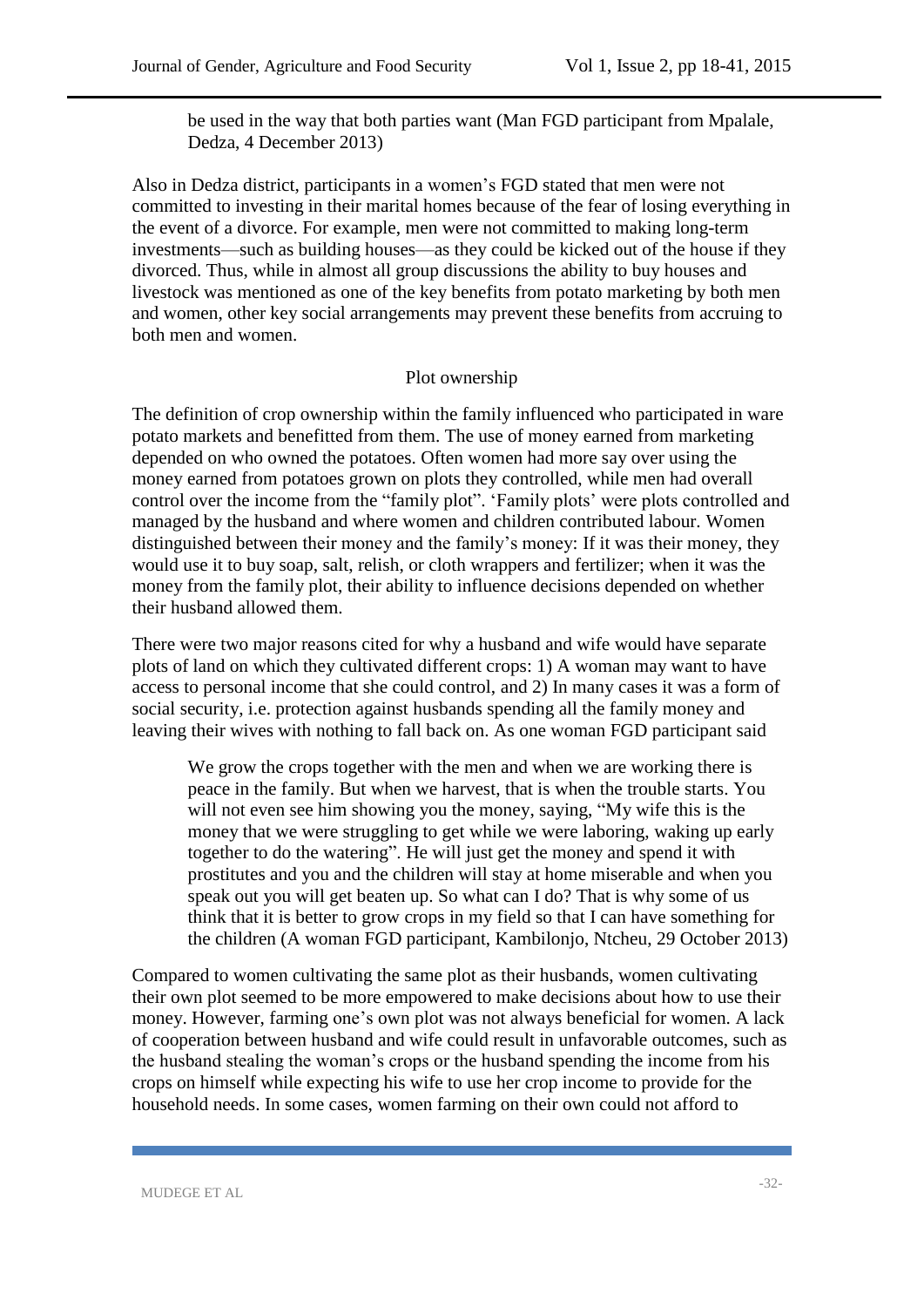purchase equipment like knapsack sprayers and inputs like fertilizer, often leading to poor yields.

Owning a crop and being responsible for its marketing did not always mean that women benefitted from the proceeds. Some women who were responsible for marketing potatoes both at home and at nearby markets mentioned that they gave up all their earnings to their husbands:

Participant: When we go to the market and we come back with the money you will count the money and give it to him and men will keep all the money and when you ask about the money they will beat you up. (Woman FGD participants, Mukoko, Dedza, 5 December 2013)

Both men and women often mentioned that men were the heads of the household and pointed to this as the explanation for why women gave up earnings whilst men did not. Intimate partner violence was often mentioned by women as the reason for why they did not benefit from farming—these women said they were afraid to voice their opinions or challenge their husbands' decisions on how proceeds from marketing could be used. Sometimes women gave up their right to control income as a way to maintain harmony within the family and avoid physical violence. As a result, women often preferred to farm crops like groundnuts, which they were allowed to control the earnings from (potatoes often being regarded as a man's crop).

As was mentioned above, men often made decisions about the expenditure of earnings from the family plot. In some discussions, men said that they spent the money in ways that were good for the "family" and mentioned that they would consult their wives regarding what should be bought; yet they also said that they had ultimate decisionmaking power because women would buy "unimportant" items like cloth wrappers, buckets for fetching water, and plates. Whilst both men and women agreed that the money should be used to buy fertilizer, seed, and other essential household items, they both would accuse the opposite sex of misusing the money:

Participant: People work together, but things fall apart when the money comes. Some men choose to keep the money and use it themselves (A man FGD Participant, Kambikonjo, Ntcheu 29 October 2013)

Participant: A budget will be made before the money comes, but when the money comes there will be quarrels and all the plans are thrown out by men. (Woman FGD participant, Kamenya, Dedza, 4 December 2013).

Participant: The men suppress us.

Participant: The men will misuse the money.

Participant: When the men get money, they may use the money to buy beer instead of doing things at home. And when the woman asks about the money he will say, "I got the money because I am the head of the house". (Women FGD participants, Mpalale, Dedza, 4 December 2013)

When husbands sold crops alone, they often made decisions about how to use the earnings without consulting their wives. Meanwhile, women who sold crops from the family plot and spent the earnings without first consulting their husbands were accused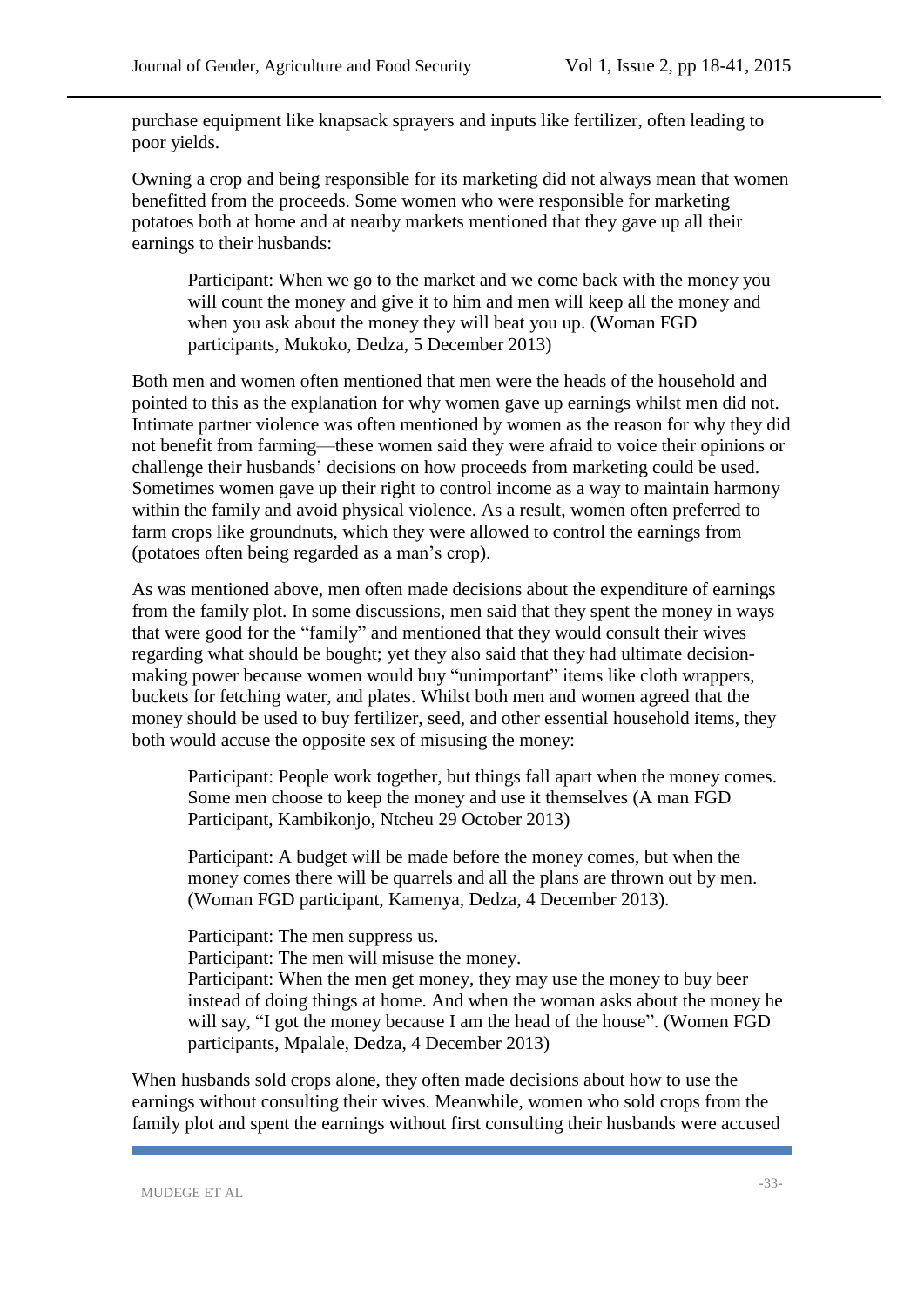of behaving badly. However, when both the husband and wife traveled together to sell crops at the market, decisions over the use of earnings were often made jointly; women mentioned that in such situations the money was usually used to buy fertilizer and seed. On one hand, both men and women stated that as household heads, men should make decisions about household expenditures. On the other hand, women mentioned that this practice (where men made the decisions, sometimes without even consulting the wife) was unfair. Women described not benefitting from potato sales as "painful".

Women participants mentioned that, recently, men were not traveling to the market alone as often, since they would misuse the money and bring nothing home. But women participants also mentioned that when they accompanied men to the market, they did not always participate in the actual sale of the crops. Women might stand at a distance in deference to the man while he sold potatoes. When husband and wife marketed crops together, women were often in charge of keeping the money because men could not be trusted.

Thus, women's ability to benefit from the sales depended largely on their husbands' discretion, whilst men's ability to benefit did not depend on their wives. In addition, men were also able to participate in the marketing of potatoes as intermediate buyers even when they themselves did not cultivate any crops. Because the market is mendominated, women are socially pressured to keep away altogether due to fears that, once in the market, women would engage in extramarital affairs.

#### **Discussion and conclusions**

We share the opinion that the definition of "access to markets" should not be limited to the ability to access the physical market, since many countries in Africa have a large number of independent traders buying at the farm gate (Chamberlin and Jayne, 2013). In Malawi, while seed was mostly sold in the village, ware potatoes were also mostly sold to vendors who came to buy from the farmers at the farm gate. Thus, for seed and ware potatoes in Malawi, in terms of access, it may be critical to explore social factors that restrict men and women from participating in the market, rather than focusing on obstacles related to poor infrastructure—an approach criticized by Chamberlin and Jayne (2013) as "infrastructural determinism". In line with the Real Markets Approach, "non-market determinants of the ability to command goods on the market, ownership of resources and terms on which people come to the market and how these influence their ability to trade" (Mackinstosh, 2013) should also be investigated.

Although when coining the concept of "Real Markets" Mackintosh was discussing national and global markets, this study has demonstrated that her conceptualization can also be applied to local informal markets—as these, too, are shaped by social, nonmarket relations, such as gender relations. For instance, social norms that regarded men as more intelligent than women, or men as the household heads, meant men were able to participate more freely in the market as well as benefit more. Manda and Mvumi (2010) had a similar finding in Binga, Zimbabwe, where men rather than women participated in markets and managed household finances from bulk sales because they regarded themselves as more educated and experienced than women. However, in Malawi, in some instances women did not regard their lack of participation in lucrative markets as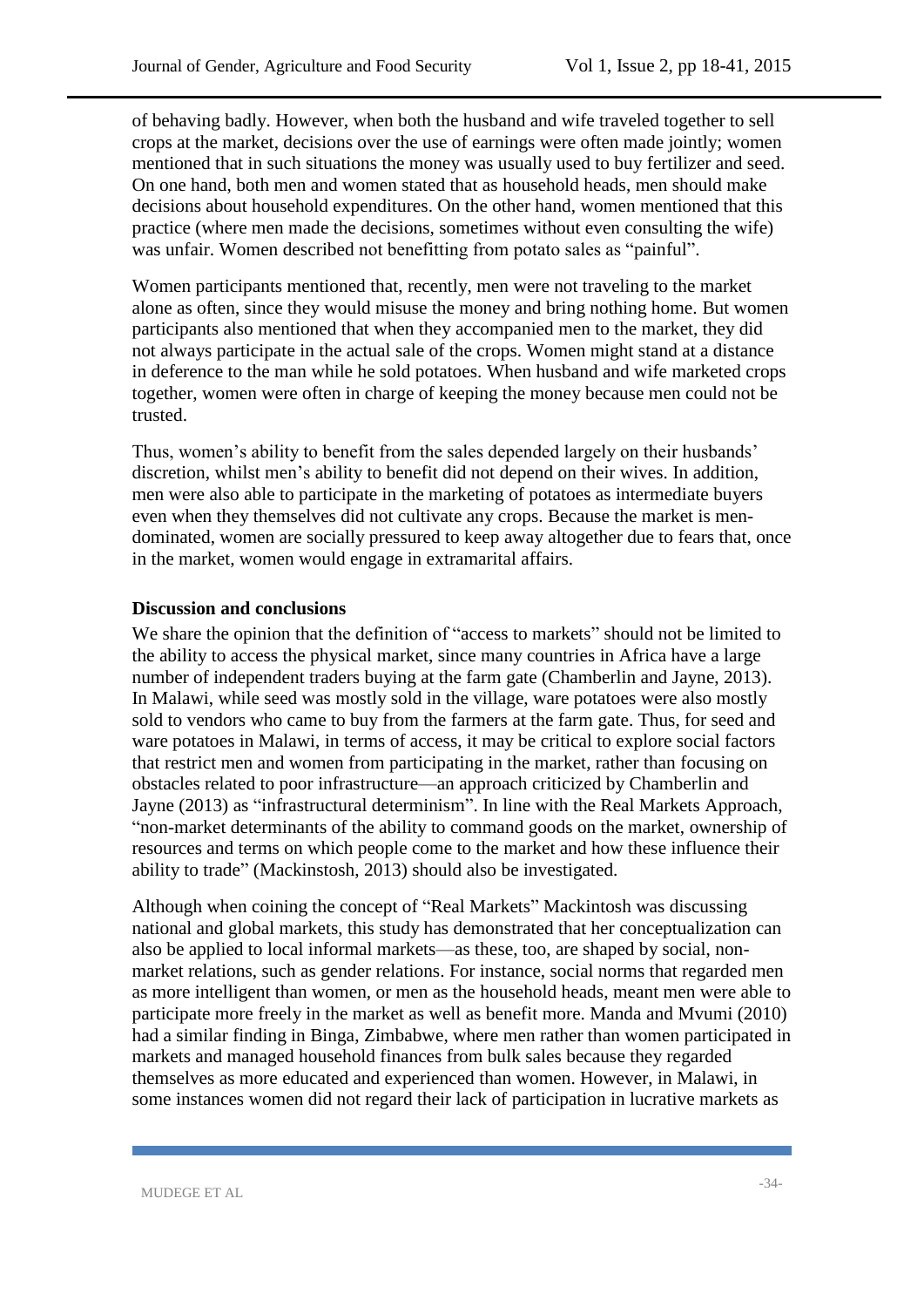a result of being less intelligent than men, but rather as a result of being "tied" by social and other factors that made them defer to men.

Women were more engaged in ware potato marketing than in the selling and buying of seed. The oft-cited reason was women's lack of knowledge about quality seed. However, a study by Mudege (2008) in Zimbabwe notes that knowledge claims are often claims about power and control over resources. The same dynamics may be operating in Malawi, where seed fetches a higher price than ware potatoes.

In a study of markets, Block (1990) introduced an economic concept of a continuum of "marketness". Block (1990) defines marketness as the extent to which price are the dominant factor in economic transactions such as those that take place in the market. He stated that when there is high marketness, price and profit-making dominates markets; however, where low levels of marketness exists nonprice considerations dominate economic transactions and, "economic behavior tends to become more embedded in a more complex web of social relations" (Block 1990:53). However, in Block's conceptualization actors can easily move along the continuum, rationally adjusting their behavior depending on their needs and whether at that moment they find it better to prioritize economic goals or non-economic goals. While in this study farmers exhibited a higher level of "marketness", choosing to sell to local markets and also other private buyers in groups in order to maximize their profits, relations of trust were still important, particularly when buying and selling seed. Nevertheless, it is important to note that gender relations in some cases shaped what women could and could not do, so their ability to move up and down levels of "marketness" was limited. For example, even when women mentioned that they often made less profit than they could, they still continued to sell their potato in less lucrative markets because of gender-related obstacles, which ensured that more lucrative markets were reserved for male heads of households. However, because of competing interests between men and women, gender power relations are changing, with women increasingly challenging men's market dominance; for example, the demand by women to have their own plot is an attempt by them to penetrate the market in their own right.

Other studies have identified an aversion by men to women earning and controlling more income than men. For example, Bertrand *et al*. (2015) note that while the number of women in the US workforce earning more money than men has increased, women often adopt compensatory behaviors in the home (such as taking on more domestic chores) to placate their men. According to Bertrand *et al*. (2015), this indicates that, while changes in women's economic positions through participation in labor markets are indeed occurring, "slow-moving identity norms shape behavior", since changes in behavior result in higher social costs than people are willing to bear. The same was observed in Ntcheu and Dedza, where women often gave their husbands money from the sale of crops and men were also often allowed some leeway even with womanowned crops. While women are increasingly participating in potato marketing and production, norms that govern how benefits are shared are changing slowly and some men still resort to violence to keep women from benefiting equally.

Not only the ability to participate in the market as a seller of seed potato or ware potato matters, but also the ability to participate in that market as a purchaser of seed, as well as the ability to afford other resources (such as fertilizer). As sellers of seed, women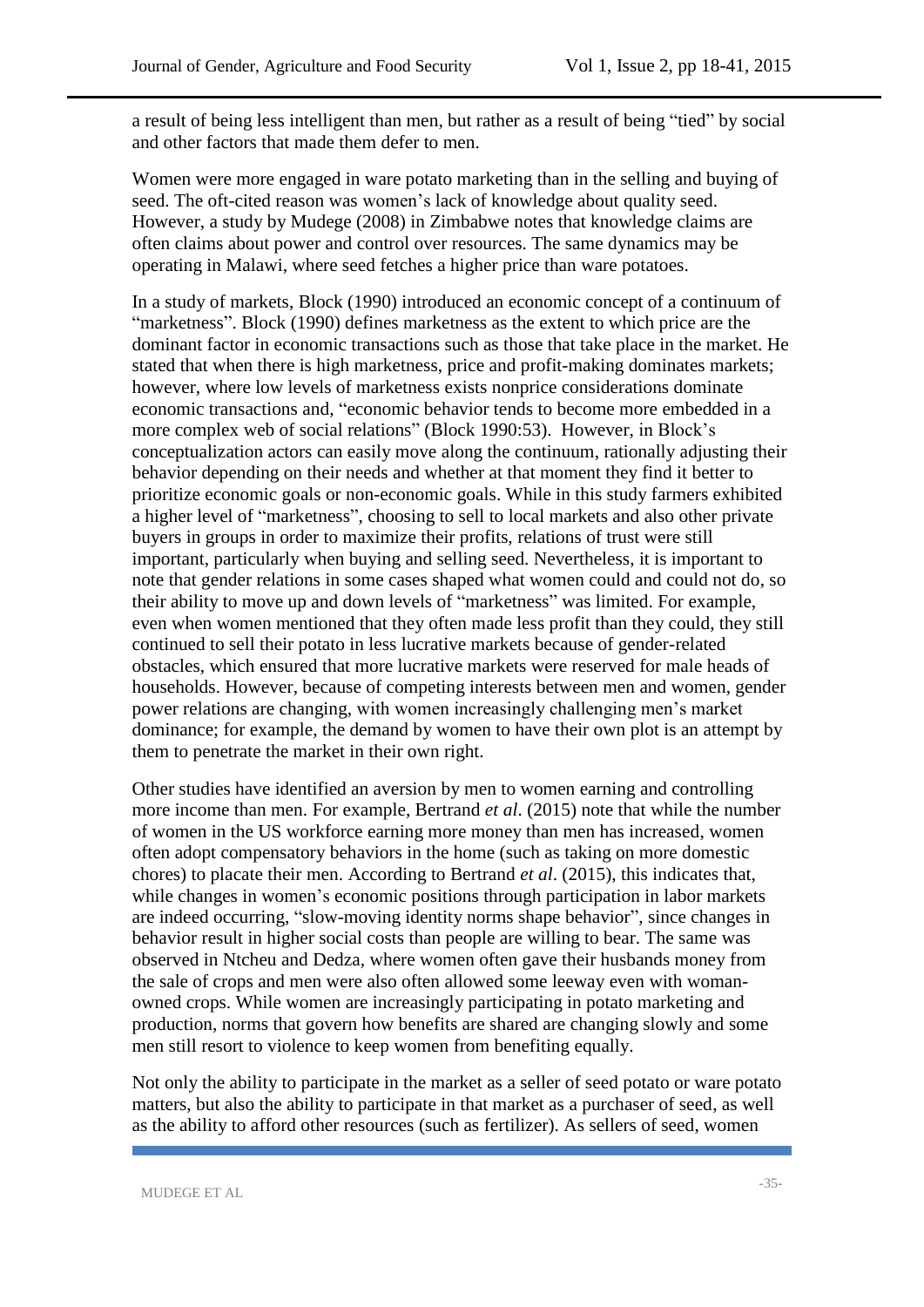were often not operating from a position of power, but often as "stress sellers", selling seed to buy food and meet other household needs while men sold because they had excess seed they could not store safely or utilize.

#### *What are the implications of this study in terms of integrating gender into market interventions?*

From this study it is clear that gender mediates men and women's ability to participate in and benefit from both ware and seed potato marketing. Markets were also gendered at local levels (e.g. the increasing demand by women to have their own plots because of disputes arising from marketing, a new phenomenon). Thus, it is clear that an intervention that seeks to improve benefits from the market but does not address underlying social structures (such as gender) may end up benefiting one group of people more than another, in this case men over women. In addition, women could not afford to pay a premium price for seed because of a lack of access to essential resources. In this respect, seed interventions that are premised on the market may fail to benefit women. Potato seed interventions need to take a two-pronged approach, one that focuses on commercialization as well as trains women and poor men on conserving seed. This would address the bottleneck that women experience when trying to access good quality potato seed.

Lack of knowledge about quality seed was mentioned as preventing women from participating in seed marketing and seed purchase. However, the issue is not about women lacking knowledge, but rather about *why* they did not have the knowledge they needed to be able to effectively participate in markets. For instance, the fact that extension officers trained more men than women in marketing and profit calculation could have been because of the perception of marketing as men's responsibility. There is a danger that knowledge related to seed markets and marketing in general may end up being concentrated among men, leaving women to miss out on income from seed sales. Therefore, women need to be included in trainings on identifying quality seed and, to some extent, on the marketing and production of quality potatoes. Women need to learn the art of negotiating for prices, as indicated by their oft-mentioned refrain that private traders were stealing from them. This may imply that strategies to integrate farmers into markets need to be carefully managed and include raising awareness among implementers of their own biases and gender stereotypes. This can be done by adding gender modules to trainings for extension officers and other partners involved in extension.

In line with approaches elsewhere in Africa, in Malawi both the private sector and government believe that farmers' groups are better able to negotiate with traders and obtain favorable conditions. However, results in Malawi do not always support this assessment. In fact, farmer's groups did not have the capacity to assess markets and negotiate with buyers, and often were not able to control their own members in terms of marketing. Results from Ethiopia (Bernard and Spielman, 2009) showed that the poor were excluded from marketing cooperatives. In Malawi it is clear that although groups were generally inclusive, women were not always able to join groups due to high joining fees. Thus, although the groups are not performing well in terms of marketing, there is a potential danger that when structural failures that make groups unable to engage effectively with markets are addressed, women may be left out.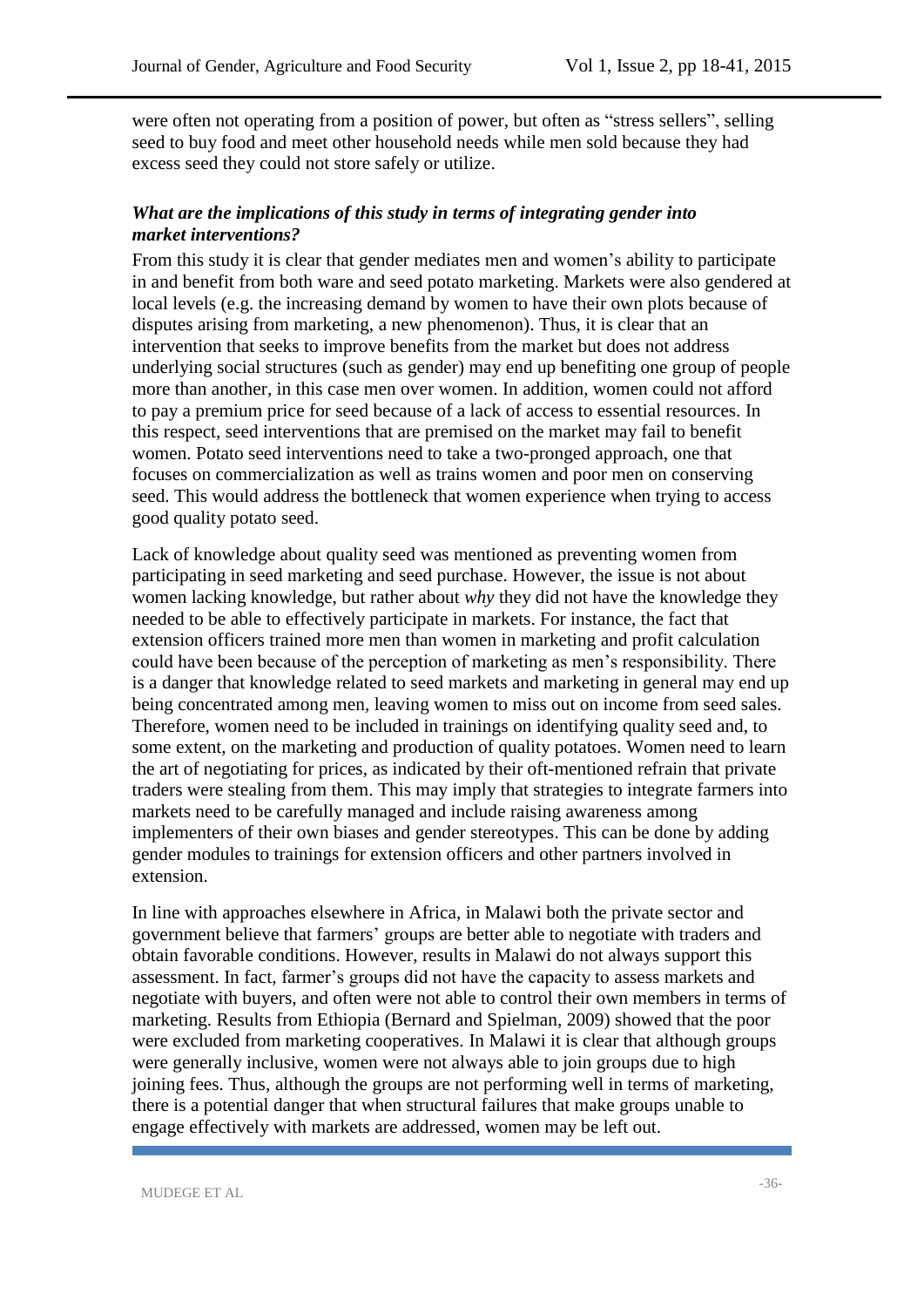Private sector companies may need to explore the role of ICT systems in order to make marketing more gender-responsive. For example, as noted, when husband and wife belonged to the same group, when the money was paid into the group account it was often then given to the husband who was regarded as the head of the household. This had negative implications—in households where husband and wife were not collaborating, the woman would not receive the money. Therefore, where private companies are purchasing from farmers, they should explore possibilities of using ICT technologies—such as mobile money transfer—to ensure equity. ICT-based models of payment could enable women to have access to money from their "own crops", as they would receive payment for crops sold directly through their mobile phone. The feasibility of ICT-based payment approaches in Malawi, however, remain to be seen.

In addition to gender-related issues, structural issues such as the weakness of farmer trading associations also need to be addressed. Guei *et al*. (2011) illustrate the importance of developing farmer groups' capacities to build a functional business unit that will help them build strategic partnerships and exploit market opportunities. Without this capacity, farmer associations in Malawi will not succeed, for they will not be able to challenge the way the market works and change it to benefit them. This applies to both seed and ware potatoes, but is particularly valid for seed potatoes. It has been noted that the private sector is not motivated to develop vegetative propagated planting material, since this is usually of low market value and smallholder farmers may depend more on their own saved planting material than on purchase planting material (Guei *et al*., 2011). In addition, there is a need for awareness-raising among farmers of the importance of selling only quality seed at the market in order to stop the spread of disease.

#### **Acknowledgments**

This work was supported by Roots Tubers and Bananas (RTB), a CGIAR Research Program, under the project 'Integrating gender in RTB thematic research to enhance development outcomes' and Irish Aid under the project 'Improving Food Security through Enhanced Potato Productivity Technology Development and Supply Chain in Malawi'

#### **References**

Barkvoll, B. (2009). Intimate partner violence in Malawi and the gender order. University of Oslo, Masters Thesis

Bernard, T. and Spielman D.J. (2009) 'Reaching the rural poor through rural producer organizations? A study of agricultural marketing cooperatives in Ethiopia', *Food Policy*, 34, pp. 60-69.

Bertrand, M., Kamenica, E.and Pan, J. (2015) Gender Identity and Relative Income within Households. *The Quarterly Journal of Economics,* 

Block, F.L. (1990) Postindustrial Possibilities: A critique of economic discourse. University of California Press, California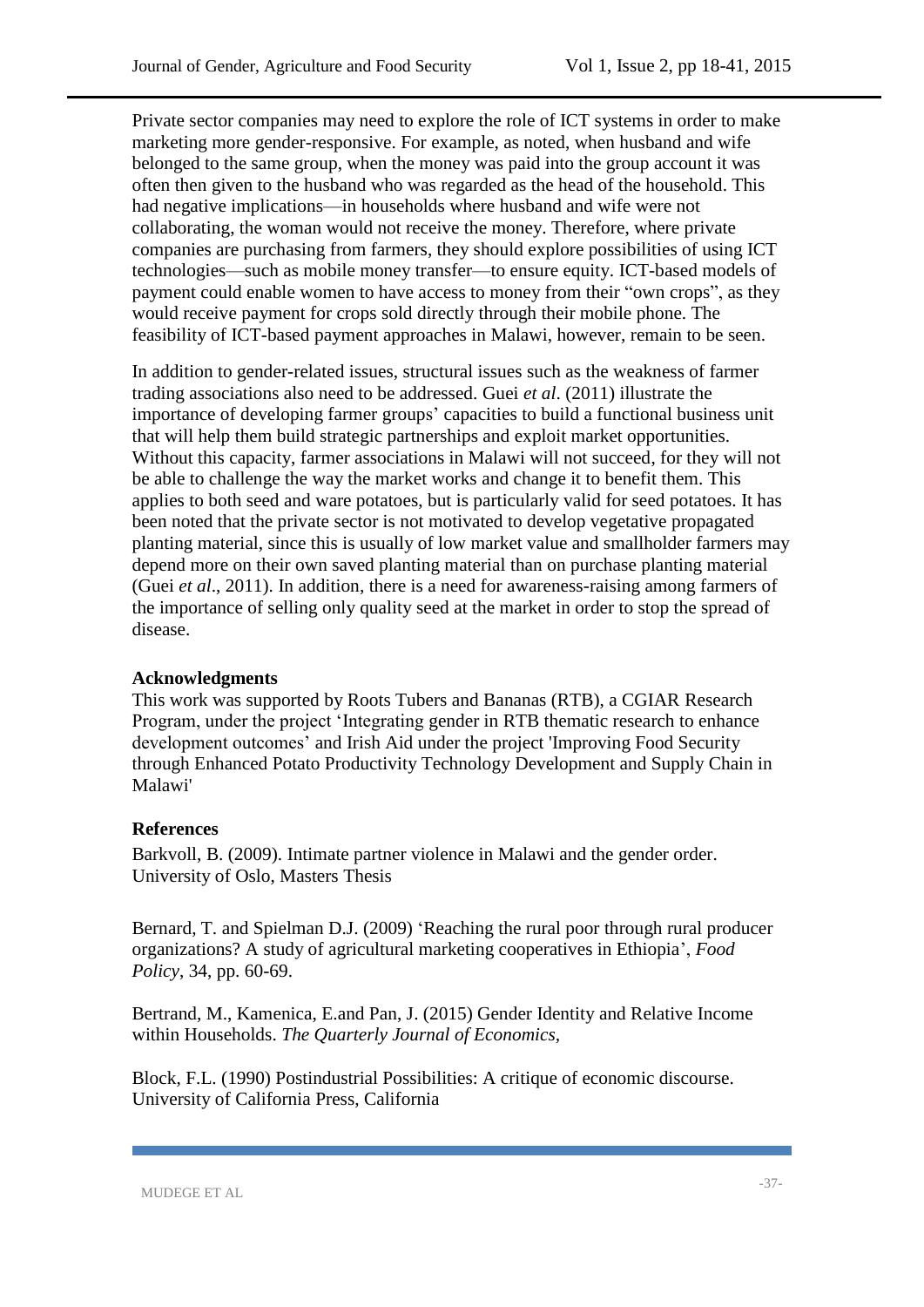Boghle, H.G. (2011) 'Social vulnerability and livelihood security: Towards an integrated framework for market risk assessment'. In: Gertel, J. and Le Heron, R.B. eds. *Economic spaces of pastoral production and commodity systems: Markets and livelihoods*. Farnham: Ashgate Publishing.

Chamberlin, J. and Jayne, T.S. (2013) 'Unpacking the meaning of "market access": Evidence from rural Kenya', *World Development*, 41, pp. 245-264.

Change, H.S. and Be'Soer, L. (2011) 'Sweet potato marketing in Papua New Guinea: A Gender Perspective', *Stewart Post Harvest Review,* 7(3) pp 1-14

Crissman, C.C., Crissman, L.M. and Carli, C. (1993) *Seed potato systems in Kenya: A case study*. Lima: CIP.

CIP, (2012) *Baseline Survey data* for the Improving Food Security through Enhanced Potato Productivity, Technology Development and Supply Chain in Malawi Project.

David, S. (2015) 'Getting a piece of the pie: An analysis of factors influencing women's production of sweetpotato in northern Nigeria', *Journal of Gender, Agriculture and Food Security*, 1(1), pp. 1-19.

Demo, P., Low, W. J. and Mwenye, J. O. (2007) 'Potato production in Malawi: Strengths, weaknesses, opportunities and threats'. *African Potato Association Conference Proceedings,* pp. 339-345.

Fafchamps, M. and Gabre-Madhin, E. (2006) 'Agricultural markets in Benin and Malawi', *GPRG Working Paper 068*. Global Poverty Research Group, Economic and Social Research Council

[https://www.researchgate.net/publication/23722554\\_Agricultural\\_markets\\_in\\_Benin\\_an](https://www.researchgate.net/publication/23722554_Agricultural_markets_in_Benin_and_Malawi__the_operation_and_performance_of_traders) [d\\_Malawi\\_\\_the\\_operation\\_and\\_performance\\_of\\_traders.](https://www.researchgate.net/publication/23722554_Agricultural_markets_in_Benin_and_Malawi__the_operation_and_performance_of_traders) [Accessed 21 September 2015].

FAO. (2008) *The state of food and agriculture. Biofuels: Prospects, risks and opportunities.* Rome: Food and Agriculture Organization of the United Nations.

FAO. (2011) *Gender inequalities in rural employment in Malawi: An overview*. Rome: Food and Agriculture Organization of the United Nations. Available at: <http://www.fao.org/docrep/016/ap092e/ap092e00.pdf> [Accessed 10 September 2015].

FAO (2010). FAOSTAT. [online] Available at: http://faostat.fao.org/site/339/default.aspx

Fischer, W. and Qaim, M. (2012) 'Linking smallholders to markets: Determinants and impacts of farmer collective action in Kenya', *World Development*, 40(6), pp. 1255- 1268.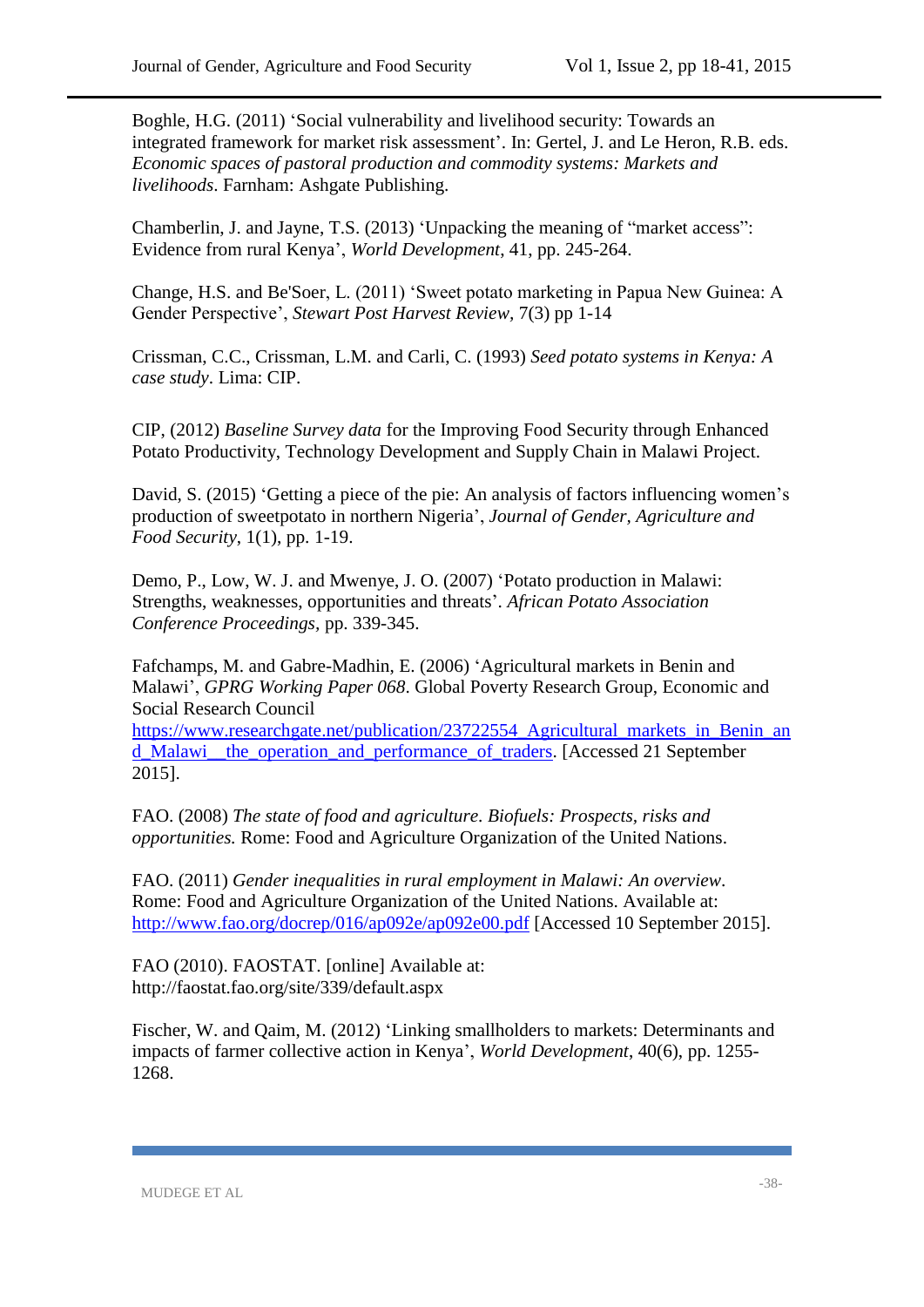Gibson, R.W., Mwanga, R., Namanda, S., Jeremiah, S.C. and Barker, I. (2009) 'Review of sweet potato seed systems in East and Southern Africa', *Integrated Crop Management Working Paper 20091*. Lima: CIP, p. 48.

Gildemacher, P.R., Demo, P., Barker, I., Kaguongo, W., Woldegiorgis, G., Wagoire, W.W., Wakahiu, M., Leeuwis, C. and Struik, P.C. (2009) 'A description of seed potato systems in Kenya, Uganda and Ethiopia', *American Journal of Potato Research*, 86, pp. 373–382.

Government of Malawi (GoM). (2012) *Gender and development index 2011*. Available at:

[http://www.nsomalawi.mw/images/stories/data\\_on\\_line/economics/Gender/MALAWI\\_](http://www.nsomalawi.mw/images/stories/data_on_line/economics/Gender/MALAWI_GENDER_AND_DEVELOPMENT_INDEX%20-June%202012.pdf) [GENDER\\_AND\\_DEVELOPMENT\\_INDEX%20-June%202012.pdf](http://www.nsomalawi.mw/images/stories/data_on_line/economics/Gender/MALAWI_GENDER_AND_DEVELOPMENT_INDEX%20-June%202012.pdf) [Accessed 10 September 2015].

Guei, R.G., Barra, A. and Silue, D. (2011) 'Promoting smallholder seed enterprises: Quality seed production of rice, maize, sorghum and millet in northern Cameroon', *International Journal of Agricultural Sustainability*, 9(1), pp. 91-99.

Gurung, C. (2006) *The role of women in the fruit and vegetable supply chain in Maharashtra and Tamil Nadu India: The new and expanded social and economic opportunities for vulnerable groups*. Washington DC: USAID.

Kherallah, M., Minot, N., Kachule, R., Soule, B.G. and Berry, P. (2001) 'Impact of agricultural market reforms on small holder farmers in Benin and Malaw*i'*, *IFPRI Collaborative Research Project 97.7860.6-001.00. [http://citeseerx.ist.psu.edu/viewdoc/download?doi=10.1.1.146.4575&rep=rep1&type=](http://citeseerx.ist.psu.edu/viewdoc/download?doi=10.1.1.146.4575&rep=rep1&type=pdf) [pdf](http://citeseerx.ist.psu.edu/viewdoc/download?doi=10.1.1.146.4575&rep=rep1&type=pdf)* [Accessed 10 September 2015].

Langyintuo, A.S., Mwangi, W., Diallo, A.O., MacRobert, J., Dixon, J. and Bänziger, M. (2010) 'Challenges of the maize seed industry in eastern and southern Africa: A compelling case for private-public intervention to promote growth', *Food Policy*, 35, pp. 323–331.

Lutaladio, N., Ortiz, O., Haverkort, A. and Caldiz, D. (2009) *Sustainable potato production: Guidelines for developing countries*. Rome: Food and Agriculture Organization of the United Nations.

Mackinstosh. M. (2013) 'Abstract markets and real needs'. In: Bernstein, H., Crow, B., Mackintosh, M. and Martin, C. eds. *The food question: Profits versus people?* London: Earthscan, pp. 43-53.

Maganga, A.M. (2012) 'Technical efficiency and its determinants in Irish Potato production: Evidence from Dedza District, Central Malawi', *American-Eurasian Journal of Agricultural & Environmental Sciences*, 12(2), pp. 192-197.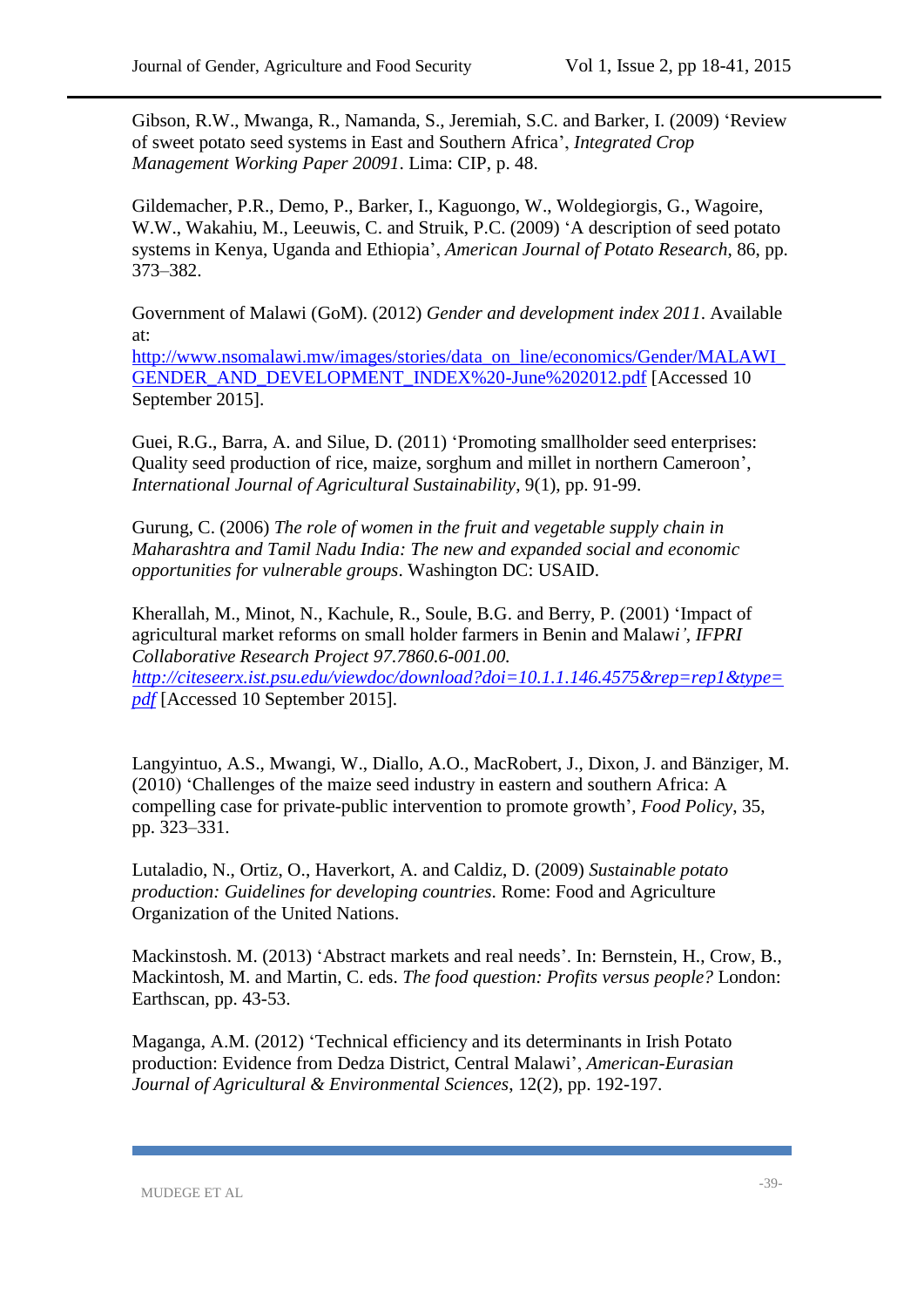Manda, J. and Mvumi, B. (2010). 'Gender relations in household grain storage management and marketing: The case of Binga District, Zimbabwe', *Agriculture and Human Values*, 27, pp. 85-103.

March, C., Smyth, I. and Mukhopadhyay M. (1999) *A guide to gender analysis frameworks*. Oxford: Oxfam.

Mathiassen, S., Eliasi, R., Mahowe, M., Chunga, D., Iversen, G., Pedersen, S.I. and Roll-Hansen, D. (2007) *Gender assessment for Malawi report 2007/25*. Oslo: Statistics Norway.

Minde, I.J. and Nakhumwa, T.O. (1998) 'Unrecorded cross-border trade between Malawi and neighboring countries', *Regional Trade Agenda Series Technical Paper No. 90*. Washington DC: USAID.

Minot, N. (2010) *Staple Food Prices in Malawi*. Prepared for the Comesa policy seminar on Variation in staple food prices: Causes, consequence, and policy options, Maputo, Mozambique, 25-26 January 2010 under the African Agricultural Marketing Project (AAMP)

Mudege, N.N. (2008) ['Gender roles in agricultural knowledge in a land resettlement](https://www.researchgate.net/publication/227611196_Gender_roles_in_agricultural_knowledge_in_a_land_resettlement_context_the_case_of_Mupfurudzi_Zimbabwe?ev=prf_pub)  [context: The case of Mupfurudzi, Zimbabwe'](https://www.researchgate.net/publication/227611196_Gender_roles_in_agricultural_knowledge_in_a_land_resettlement_context_the_case_of_Mupfurudzi_Zimbabwe?ev=prf_pub), *Development Southern Africa*, 25(4), pp. 455-468.

Mudege, N.N., Chevo, T., Nyekanyeka, T., Kapalasa, E. and Demo, P. (2015) 'Gender norms and access to extension services and training among potato farmers in Dedza and Ntcheu in Malawi', *The Journal of Agricultural Education and Extension,* DOI: 10.1080/1389224X.2015.1038282.

Njuki, J., Kaaria, S., Sanginga, P., Kaganzi, E. and Magombo, T. (2007) 'Empowering communities through market led development: Community agro-enterprise experiences from Uganda and Malawi'. In: *Farmer First Revisited Conference*. Paper presented at Future Agricultures Consortium, Institute of Development Studies (IDS), Sussex, United Kingdom.

Salami, A., Kamara, A.B. and Brixiova, Z. (2010) 'Smallholder agriculture in East Africa: Trends, constraints and opportunities', *Working Paper Series No. 105*. Tunis: African Development Bank Group.

Scott, G.J., Labarta, R. and Suarez, V. (2013) 'Booms, busts, and emerging markets for potatoes in East and Central Africa 1961–2010', *Potato Research*, 56(3), pp. 205-236.

SIGI (2014) Malawi. Available on line at<http://genderindex.org/country/malawi>

Walelign, G. (2008) Determinants and role of farmer's seed and seedling multiplication in the SNNP region seed systems. Haramaya University. Master's thesis.